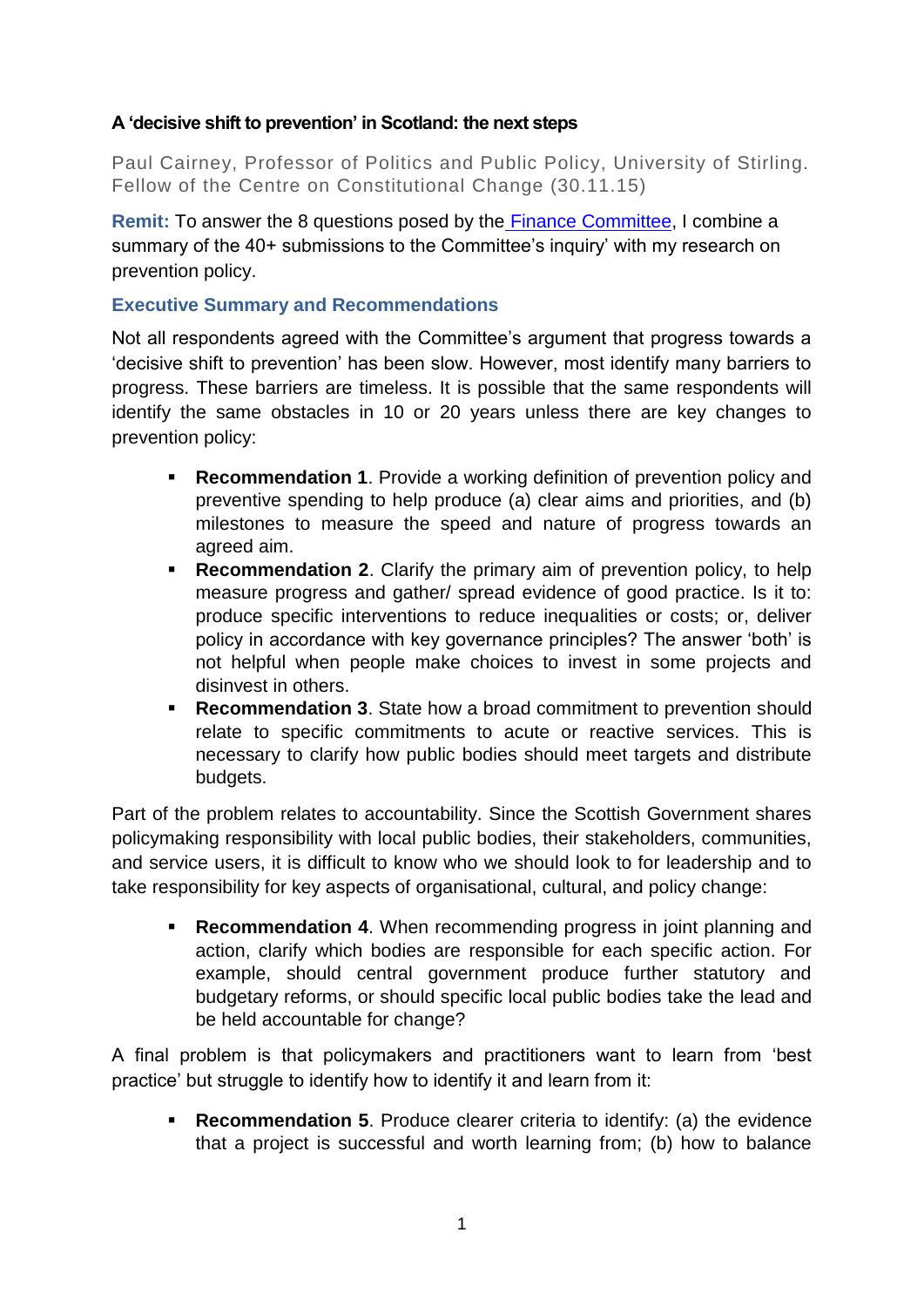(and trade off) the need to import specific elements of a programme and adapt it to local circumstances.

## **Responses to individual questions**

- 1. *Why has the progress of reform proposed by the Christie Commission been so slow*? and
- 2. *What are the main barriers to change and how do we address them in order to accelerate the rate of progress*?

These are the most-answered questions by respondents, and most responses tend to produce overlapping answers because the barriers largely help explain slow progress. Most of the responses are 'universal' (they would relate to any prevention effort in any place at any time), and are summed up by Cairney and St Denny's [Prevention is Better Than Cure, So Why isn't Government Policy More Preventive?](https://paulcairney.files.wordpress.com/2015/09/cairney-st-denny-2015-political-insight.pdf)

- *The scale of the task is huge and problems are 'wicked'*. It would be unrealistic to expect a 'decisive shift' in a few years. Instead, we should develop meaningful and realistic measures of promising outcomes, with a baseline and milestones of progress. In many cases, we should accept that local bodies only have the ability to mitigate problems of inequalities, not solve by addressing their 'root causes'.
- *'Prevention' is ambiguous*. To track meaningful progress, governments need to identify their priorities and specific objectives rather than a vague pledge.
- *Prevention is akin to capital investment*, *not a quick budgetary fix*. Central governments will undermine their prevention aims if they give local authorities more responsibilities but less money.
- *Reactive services always come first*. Long term prevention aims are highly supported in principle, but they do not compete well with more reactive policies dealing with current and more urgent problems.
- *Prevention involves redistribution*. Public bodies face a backlash when they remove money from existing services to pay for new preventive initiatives.
- *Performance management is not conducive to prevention*. The highest profile central government targets are focused on protected outputs (e.g. numbers of public service staff) and short term targets (e.g. waiting times for treatment). Public managers *would like* to produce better long term outcomes but *have* to meet narrow short term targets.
- *The benefits of prevention are difficult to measure and no-one agrees on how to produce the evidence*. Few prevention benefits are 'cashable' in the short term, and it is difficult to compare abstract future benefits or savings favourably with current services with a more visible impact. Prevention advocates need a convincing evidence base, but there is great uncertainty about how to gather and use evidence (discussed further in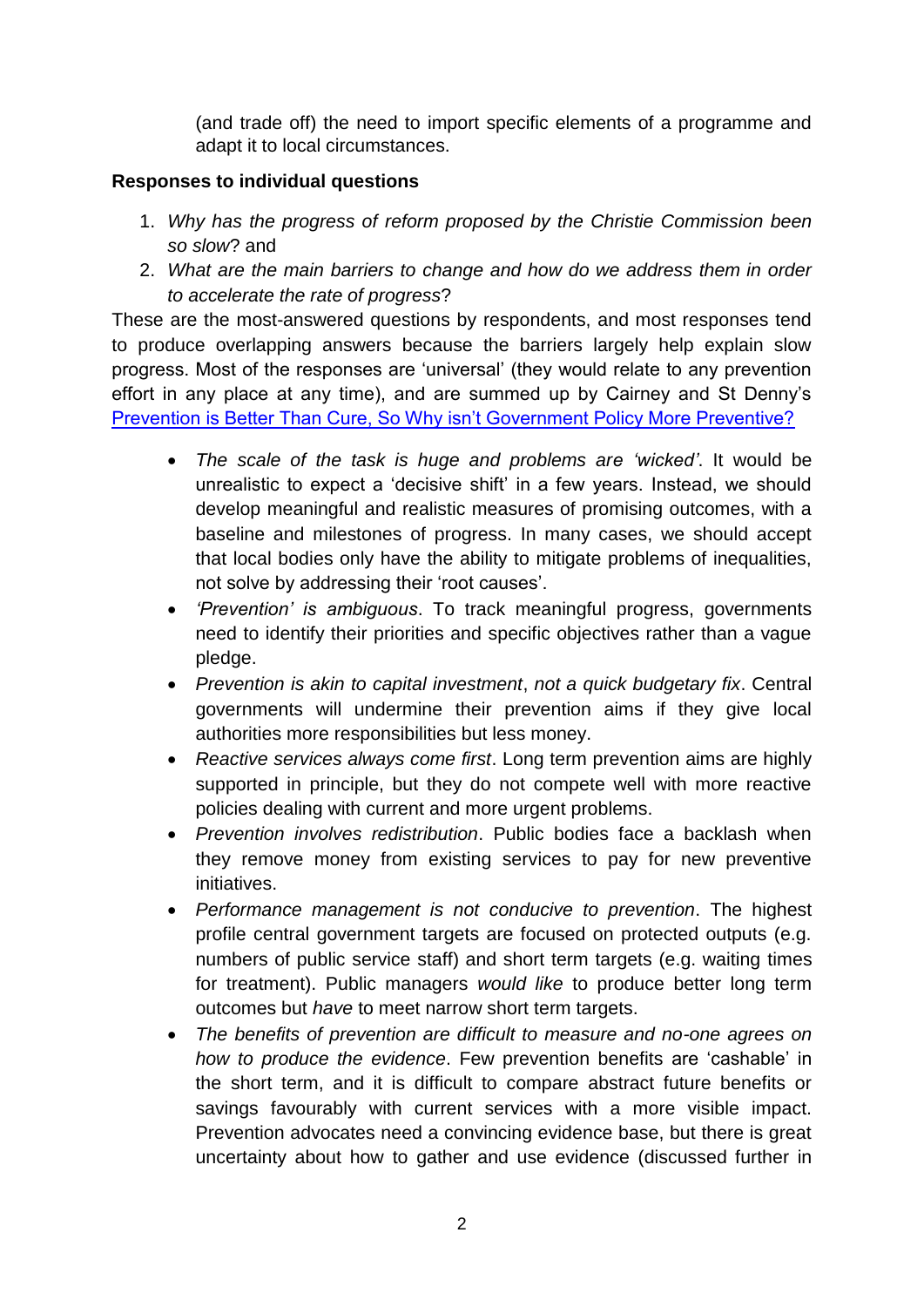[Using evidence to guide policy](https://paulcairney.files.wordpress.com/2015/09/cairney-2015-lgiu-using-evidence-for-policy.pdf) and [What can governments learn from](https://paulcairney.files.wordpress.com/2015/09/cairney-2015-what-can-governments-learn-from-each-other-about-prevention-policy.pdf)  [each other about prevention policy?](https://paulcairney.files.wordpress.com/2015/09/cairney-2015-what-can-governments-learn-from-each-other-about-prevention-policy.pdf)).

 *Governments face major political and ethical dilemmas*. Many prevention and early intervention initiatives involve intervening significantly in people's lives to change their behaviour, and/ or targeting resources to benefit or potentially stigmatise target populations (even if practitioners do not use phrases like 'troubled families').

In short, respondents suggest that they do not know what prevention means in practice. Some go further to blame the Scottish Government for contradictory policies: (a) lack of direction on prevention priorities; (b) a performance management system and budget process which undermines prevention; (c) reduced budgets for new initiatives; and (d) limited advice on 'what works' to reduce inequalities and/ or service costs. Others discuss the lack of willingness of local public bodies to make sense of prevention in partnership with each other and with service users and key stakeholders in the third sector.

The Improvement Service's response stand out because it challenges the questions set by the Finance Committee, arguing that many local services are already preventive and that the focus should not be on a notional 'shift' to preventive services but to use prevention thinking to underpin all decisions. It argues that the Christie review identified outcomes that are *theoretically* preventable using policy instruments not in the gift of local bodies (such as macroeconomic policy) and that the balance between reactive and preventive local services is promising. Its discussion is interesting because it raises problems with the Christie agenda itself:

- It struggles to define prevention/ early intervention.
- It gives minimal advice on *how* to make a shift to prevention and how to measure progress towards an agreed aim.
- In its examples of good practice, it places most emphasis on *governance reforms*, to ensure that policies are made/ delivered in a particular way (e.g. 'assets based' programmes built around the service user), and cost/ efficiency savings, rather than *evidence-based* reforms, built on demonstrable evidence of projects which improve long term outcomes.

Consequently, it is difficult to measure the pace of change with reference to Christie. Or, if we focus on governance reforms, we find in the written submissions that many public bodies have made substantial progress. In that context, the Finance Committee may deliberate these kinds of recommendations for the Scottish Government:

**Recommendation 1**. *Provide a working definition of prevention policy and preventive spending to help produce (a) clear aims, priorities, and objectives, and (b) milestones to measure the speed and nature of progress towards an agreed aim*.

**Recommendation 2**. *Clarify the primary aim of the prevention agenda to help measure progress and gather/ spread evidence of good practice: is it to produce*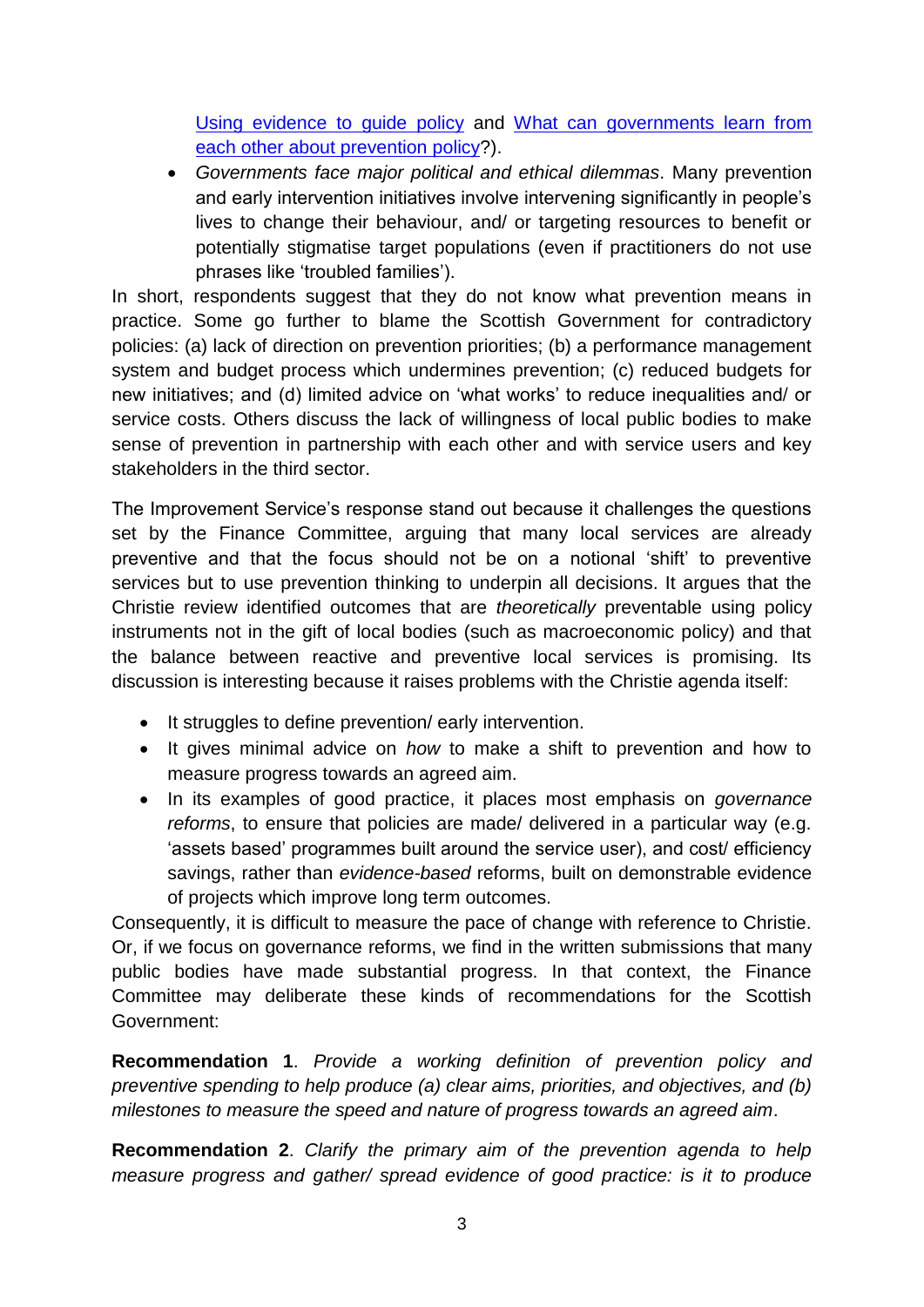*specific interventions to reduce inequalities or costs; or it is to deliver policy in accordance with key principles? The answer 'both' is not helpful when people are making choices to invest in some projects and disinvest in others*.

**Recommendation 3**. *Provide a statement about how a broad commitment to prevention should relate to specific commitments to reactive services. This is necessary to clarify how public bodies should meet targets and distribute budgets*.

| Respondent       | 1. Why slow progress?                                                  |
|------------------|------------------------------------------------------------------------|
| s                | 2. Main barriers?                                                      |
| <b>Aberdeens</b> | Not enough support to reduce funding for acute services                |
| hire             | Ambiguity                                                              |
| <b>Council</b>   | No direction on priorities                                             |
|                  | Public sector focused on reacting to problems                          |
|                  | Limited evidence on prevention success to guide cuts in other areas    |
|                  | Limited evidence on community led and assets-based approaches          |
| Angus            | Ambiguity                                                              |
| Council          | Difficult to measure impact of prevention interventions                |
|                  | Shared CPP vision but lack of shared resources                         |
|                  | Tensions between central/ regional/local bodies                        |
|                  | Insufficient ring fencing                                              |
| Apex             | Tensions between central, local government, and 3 <sup>rd</sup> sector |
| Scotland         | Local authorities don't fund or work enough with $3^{rd}$ sector       |
| (reduce          | Market based procurement for services precludes co-production          |
| reoffending)     | Competition between 3 <sup>rd</sup> sector groups                      |
|                  | Little Scottish Government direction on role of 3 <sup>rd</sup> sector |
| Argyll &         | 'Poor parenting, substance misuse, domestic violence and chaotic       |
| <b>Bute CPP</b>  | domestic conditions, patterns of neglect or long term detrimental      |
|                  | lifestyles and health habits are not fixable in a short term'          |
|                  | Yet, the Scottish Government gives short term and uncertain funding    |
|                  | to projects which need LT investment to produce sustained change.      |
|                  | Reduced funding for all partners.                                      |
|                  | Unrealistic to expect to fund prevention via disinvestment in a 4-year |
|                  | period.                                                                |
|                  | Ambiguity: await a working definition from the national community      |
|                  | planning group                                                         |
|                  | Voluntary sector role needs direction and further resources            |
| <b>CRUK</b>      | Does not answer the Qs directly. Instead, makes the case for a range   |
|                  | of UK and Scottish Government policy instruments to reduce             |
|                  | unhealthy behaviour and reduce health inequalities.                    |
| Care and         | Does not answer the Qs directly. Instead, makes the case for its       |
| Repair Ed        | hospital discharge service (produced in partnership with Edinburgh     |
|                  | Council), which could be used more often to address the prevention/    |
|                  | older people agenda.                                                   |
| CCPS,            | Ambiguity                                                              |
| CJVSF,           | Lack of engagement with 3 <sup>rd</sup> sector                         |
| <b>HSEU</b>      | Few changes in funding: too short term, focused on cost savings or     |
|                  | short term over LT outcomes                                            |
|                  | Lack of joined-up activity (e.g. insufficient joint budgets)           |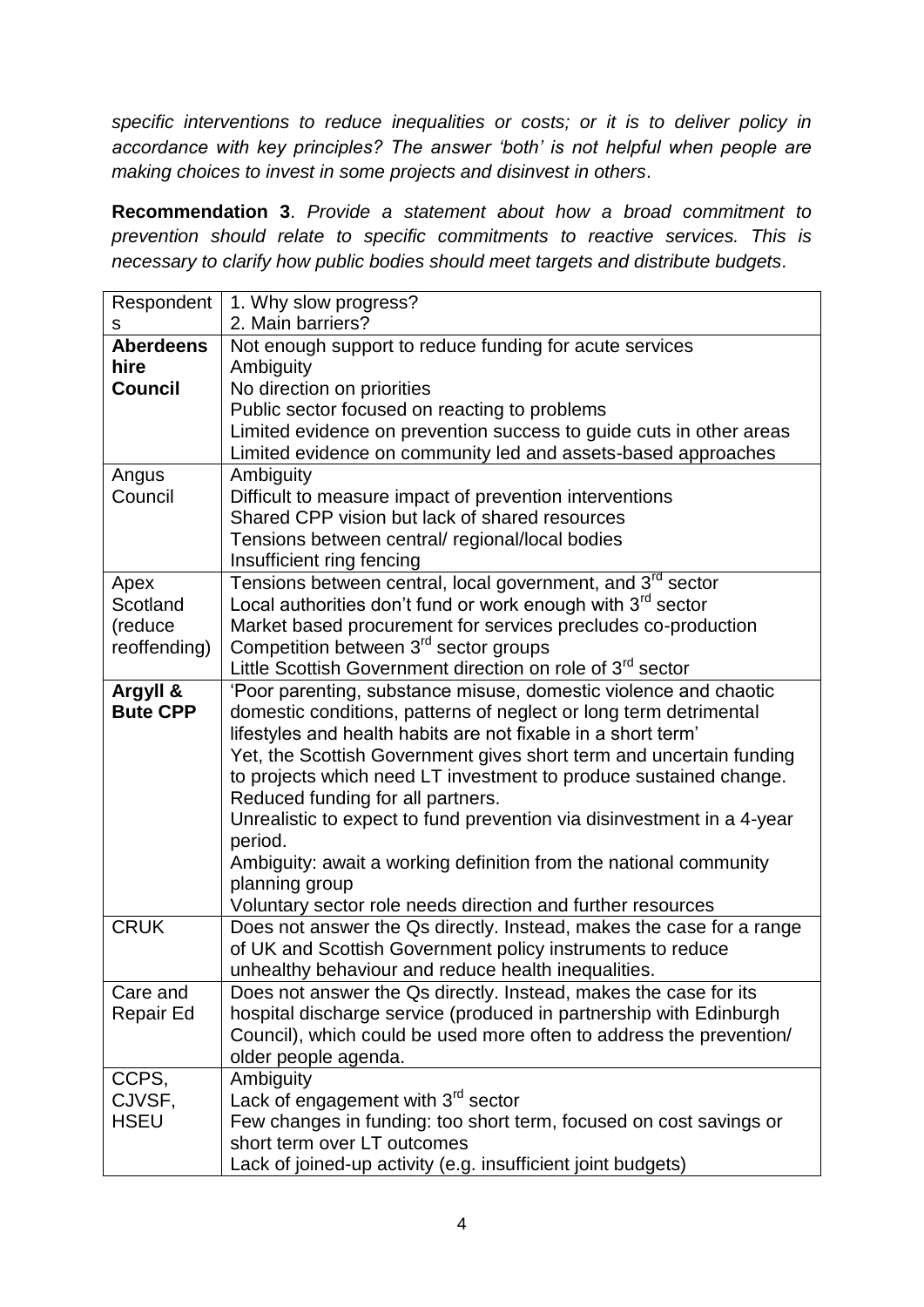|                            | Lack of evidence demonstrating good outcomes<br>An unwillingness or inability to pursue unpopular prevention policies                     |
|----------------------------|-------------------------------------------------------------------------------------------------------------------------------------------|
| Children 1 <sup>st</sup>   | Short term funding produces inability to plan for LT                                                                                      |
|                            | Insufficient number of organisations funded/able to deliver                                                                               |
|                            | programmes                                                                                                                                |
|                            | <b>Insufficient Scottish Government leadership</b>                                                                                        |
|                            |                                                                                                                                           |
| Children in                | Ambiguity and unclear definition of preventive spending leads to the                                                                      |
| Scotland                   | Scottish Government reframing existing activities as preventive<br>No baseline to measure a shift towards preventive spending             |
| (responds)<br>to different | National Performance Framework has too few direct measures of                                                                             |
| inquiry)                   | outcomes for pre-school children                                                                                                          |
|                            | In a multi-level system, many benefits to Scottish Government                                                                             |
|                            | investment go to the UK                                                                                                                   |
| Core                       | People are biased towards existing services                                                                                               |
| Solutions                  |                                                                                                                                           |
| <b>Falkirk C</b>           | Reduced budget and workforce                                                                                                              |
|                            | <b>Complex issues</b>                                                                                                                     |
|                            | Organisational silos exacerbated by reforms and reduced budgets                                                                           |
|                            | Competing organisational demands and accountability                                                                                       |
|                            | Too much focus on partnerships to deliver national over local aims                                                                        |
| Glasgow                    | Organisations focus on their own aims. They recognise the benefits of                                                                     |
| <b>City C</b>              | LT collaborative investment but struggle to divert resources.                                                                             |
|                            | Statutory duties and performance management to maintain resource                                                                          |
|                            | focus on ST individual aims.                                                                                                              |
|                            | Limits to data sharing                                                                                                                    |
|                            | Difficult to build a financial model built on knowing who should invest/                                                                  |
|                            | who benefits from the LT savings                                                                                                          |
| <b>ICAS</b>                | Short term political issues versus long term gains - need to win 'hearts<br>and minds'                                                    |
|                            | Huge cultural shift takes time                                                                                                            |
|                            | Insufficient strategic direction, leadership and resources                                                                                |
|                            | Regulatory barriers (e.g. EU state aid rules and borrowing to invest)                                                                     |
| <b>Improveme</b>           | The IS challenges the questions set, arguing that many local services                                                                     |
| nt Service                 | are already preventive and that the focus should not be on a notional                                                                     |
|                            | 'shift' to preventive services but to use prevention thinking to underpin                                                                 |
|                            | all decisions. Identifies the problematic role of UK/ Scottish                                                                            |
|                            | Government decisions in limiting local authority preventive action:                                                                       |
|                            | local government activities are often 'mitigative'.                                                                                       |
|                            | Gives the example of educational attainment inequalities: prevention                                                                      |
|                            | and early intervention starts with macro-economic and fiscal policy; in<br>that context, there has been some success in reducing the gap. |
|                            | Other main barrier: our inability to identify clear cause and effect, and                                                                 |
|                            | therefore prevent by predicting consequences.                                                                                             |
|                            | The conclusion reframes Christie's emphasis, suggesting that it                                                                           |
|                            | identified outcomes that are theoretically preventable using                                                                              |
|                            | macroeconomic policy, and that a 50/50 balance in reactive/                                                                               |
|                            | preventive local services is OK.                                                                                                          |
| Lloyds TSB                 | Reduced resources have prompted organisations to form partnerships                                                                        |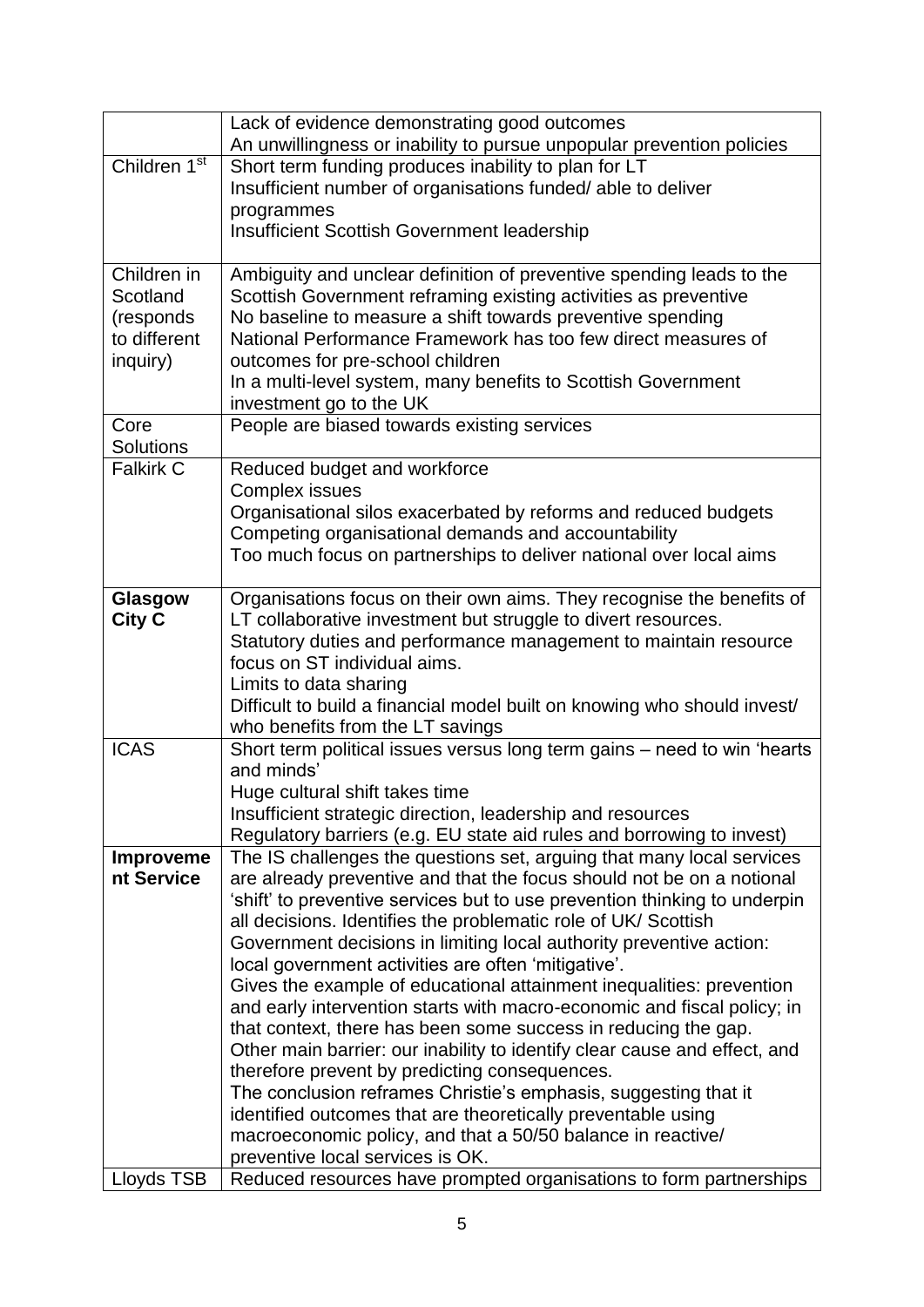|                    | to save money, which presents new challenges about diverging aims<br>and drivers.                                           |
|--------------------|-----------------------------------------------------------------------------------------------------------------------------|
| <b>MHF</b>         | No direct answer to Qs. Makes the point that mental health is at the                                                        |
|                    | root of a significant amount of physical health inequalities, and                                                           |
|                    | highlights its involvement in key prevention initiatives.                                                                   |
| Mentor             | Patchy provision of kinship care limited by low local authority                                                             |
| Scotland           | expertise/ resource                                                                                                         |
|                    | Low and patchy quality drug prevention in schools (low priority for                                                         |
|                    | local authorities, policy based on limited evidence of success)                                                             |
| Midlothian         | Initial response is to list examples of local progress. Then:                                                               |
|                    | Too much focus on single projects                                                                                           |
|                    | Tension between core/ preventive funding                                                                                    |
|                    | Too many key functions are centralised rather than given to CPPs                                                            |
|                    | (e.g. SDS), and national bodies are expected to balance Scottish<br>Government performance management with local commitment |
|                    |                                                                                                                             |
| <b>Nesta</b>       | Doesn't answer Qs directly. Makes the case for proper evaluations of                                                        |
|                    | Scottish Government change fund spending and to learn from                                                                  |
|                    | evidence.                                                                                                                   |
| <b>NHS</b>         | Health targets are focused on acute hospital services                                                                       |
| Ayrshire           | Too much focus on structural change/ integration, too little on creating                                                    |
|                    | conditions for communities and individuals to flourish                                                                      |
|                    | A general lack of belief that prevention policy works                                                                       |
|                    | Short term budget cycles                                                                                                    |
|                    | Insufficient policy evaluation                                                                                              |
| <b>NHS Forth</b>   | Confusion between ST health promotion and LT population health<br>work                                                      |
|                    | Too much focus on acute care targets (waiting times, discharge) and                                                         |
|                    | expensive drugs; hard to disinvest                                                                                          |
|                    | Long term work does not receive sustained political commitment                                                              |
|                    | CPPs not powerful/ effective enough                                                                                         |
|                    | Takes time to change attitudes to public services                                                                           |
|                    | Not enough commitment in health/ other services to early years                                                              |
|                    | interventions (and e.g. enthusiasm for EYC already falling)                                                                 |
| <b>NHS</b>         | Describes years to plan and set up health/local partnerships                                                                |
| Lothian            | Focus on health and social care integration distracts from CPPs                                                             |
| <b>NHS NSS</b>     | General discussion about the role of NSS in data linkage between                                                            |
|                    | organisations, partnerships, and workforce retention/ development                                                           |
| <b>North</b>       | Discusses success of whole systems approach to youth offending, but                                                         |
| Ayrshire C         | with unintended consequences: reduction in policing costs balanced                                                          |
|                    | against higher social services costs                                                                                        |
|                    | Expect LT changes to have financial benefit in 10-30 years                                                                  |
| Orkney C           | Unwillingness of the Scottish Government to allow islands to have a<br><b>Single Public Authority</b>                       |
|                    |                                                                                                                             |
|                    |                                                                                                                             |
|                    | Uncertainty about how to turn broad aim into specific objective                                                             |
|                    | Competing demands for resources                                                                                             |
|                    | Costs from one organisation give savings to another                                                                         |
| Police<br>Scotland | Good projects undermined by limited resources<br>Silo budgeting                                                             |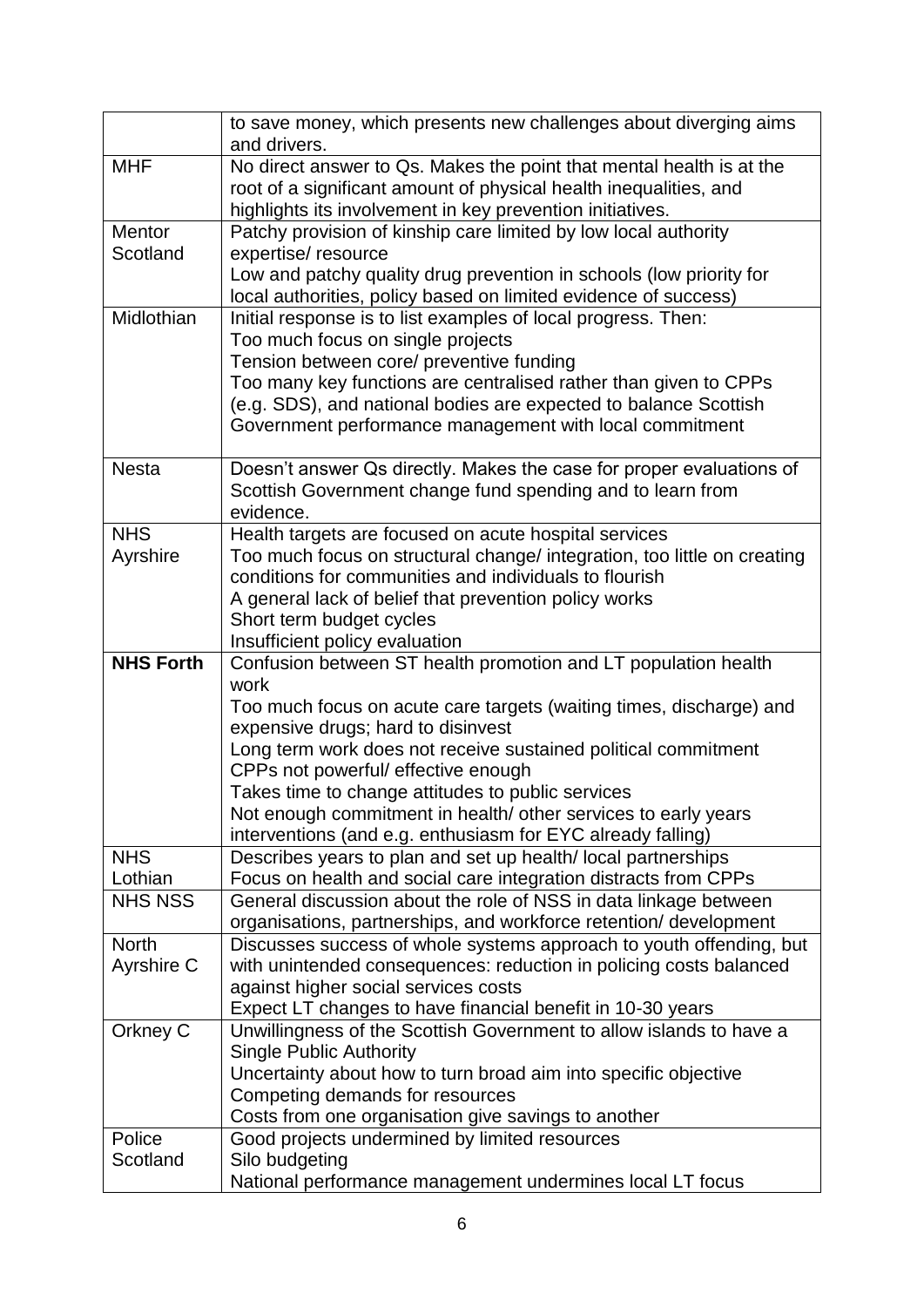|                     | Too many SOAs produced by one body looking for sign-up -                                       |
|---------------------|------------------------------------------------------------------------------------------------|
|                     | consequences include timescales that only suit one body                                        |
|                     | Lack of an identified 'champion' in each public body to maintain                               |
|                     | support and transfer good practice                                                             |
|                     | Reticence to share information                                                                 |
| <b>Princes</b>      | Doesn't answer Qs directly. Provides a narrative about reducing                                |
| <b>Trust</b>        | underachievement children with targeted programmes coordinated in                              |
|                     | partnership with a range of public bodies.                                                     |
| <b>RCN</b>          | The NHS budget system, and target culture, encourages very ST                                  |
|                     | planning                                                                                       |
|                     | The Scottish Government is, to all intents and purposes, a collection of                       |
|                     | silos because there are very separate budget portfolios with little                            |
|                     | scope to discuss movement of resources between programmes                                      |
| Renfrewshir         | Challenges the idea that progress is slow [discusses successful                                |
| e C                 | projects, to reduce poverty and increase employability]                                        |
|                     | Austerity.                                                                                     |
|                     | Diminishing budgets.                                                                           |
|                     | Need Scottish Government to make the decisive shift in its budget                              |
|                     | allocation.                                                                                    |
|                     | Centralisation of Police Scotland.                                                             |
|                     | Local authority investment gives financial benefit to other bodies like                        |
|                     | PS (e.g. preventing vandalism).                                                                |
|                     |                                                                                                |
| Royal               | Lack of health and social care integration/ person centred approaches                          |
| <b>Pharm Soc</b>    | Lack of 'pharmaceutical public health' linked to several regulatory and                        |
|                     | resource-based barriers                                                                        |
|                     | Cites specific key problem: a huge amount of preventable hospital                              |
|                     | admissions/ medical interventions relate to people not taking                                  |
|                     | medicines as prescribed                                                                        |
| <b>Sctlands</b>     | Prevention is an ambiguous, unwieldy and overwhelming agenda.                                  |
| Comm                | Daunting view that change will take place over a generation.                                   |
| <b>Justice Auth</b> | Insufficient political vision, commitment, determination to avoid                              |
|                     | populist measures to prop up reactive services.                                                |
|                     | A tendency for individual departments/ bodies to protect their own                             |
|                     | budgets, and not invest in initiatives that only produce savings for                           |
|                     | other bodies                                                                                   |
|                     | Most interventions produce savings that are not 'cashable' (workload                           |
|                     | may go down, but you can't stop a service)                                                     |
|                     | Scottish Government's Advisory Group on Prevention struggled and                               |
|                     | now disbanded.                                                                                 |
|                     | Patchy SOAs with disparate initiatives.                                                        |
| <b>SFHA</b>         | General points:                                                                                |
|                     | Paradigm shifts take time, challenging to get public bodies to work                            |
|                     | together, insufficient leadership, council tax freeze and budget cuts,                         |
|                     | prevention is one of many aims.                                                                |
|                     | Tension between need for central direction/local discretion.                                   |
|                     | Statutory services with specific funding and performance management<br>come before prevention. |
|                     | 32 approaches frustrates sharing of best practice.                                             |
|                     | Specific point: Affordable, good quality housing is key to prevention                          |
|                     |                                                                                                |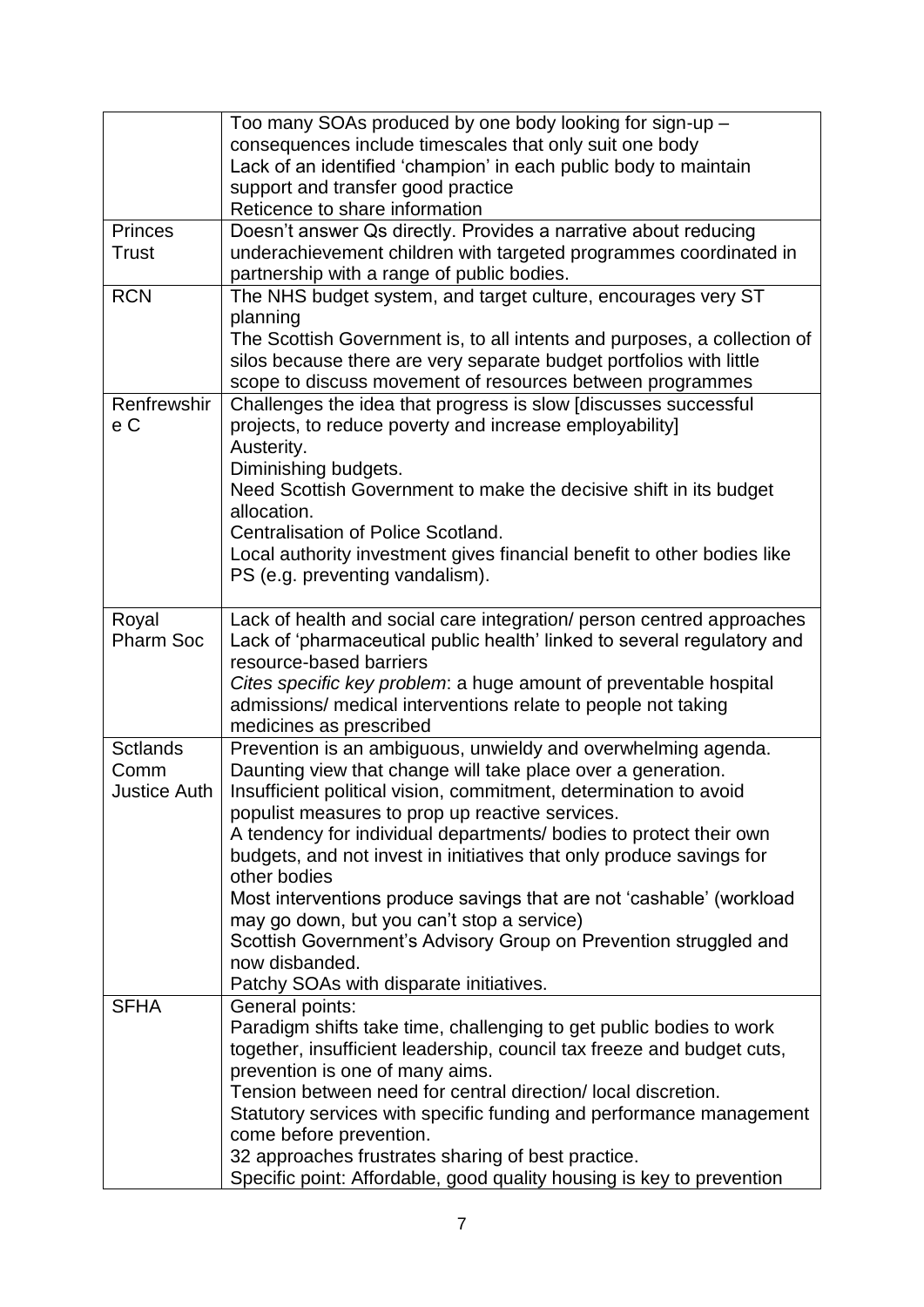|                   | policy, but treated as a 'Cinderella service' partly because evidence of<br>success is via user testimony and does not convince budget holders of |
|-------------------|---------------------------------------------------------------------------------------------------------------------------------------------------|
|                   | cash savings.                                                                                                                                     |
|                   | Public bodies want evidence of prevention projects lowering current                                                                               |
|                   | demand before they will commit fully to services designed to lower                                                                                |
|                   | demand in the future.                                                                                                                             |
| Shetland          | Political support for ST aims to meet current need, difficult to keep                                                                             |
| P'ship            | partners focused on common aims, difficult to persuade the public of<br>the benefits of change                                                    |
|                   | Uncertainty about evidence of LT success                                                                                                          |
| S                 | Rejects the suggestion that progress is slow in relation to the task.                                                                             |
| Lanarkshire       | Highlights lack of national level understanding of local change, and                                                                              |
| <b>CPP</b>        | unrealistically high expectations.                                                                                                                |
| Stirling C        | Funding                                                                                                                                           |
|                   | Lack of commitment/ appreciation of prevention throughout the public<br>sector                                                                    |
|                   | Organisational barriers to communication, identifying and sharing aims                                                                            |
|                   | and budgets                                                                                                                                       |
| <b>The</b>        | National commitment not reflected in local action, partly because                                                                                 |
| <b>ALLIANCE</b>   | power still rests with statutory agencies focused on reactive services                                                                            |
|                   | and restrictive commissioning on exiting services                                                                                                 |
|                   | Restrictive performance management                                                                                                                |
|                   | Too much focus on prevention of crises, to save money in ST, over LT<br>work on health inequalities                                               |
|                   | the current accepted hierarchy of evidence is not fit for purpose in the                                                                          |
|                   | context of prevention'                                                                                                                            |
| <b>Grow Trust</b> | Links a lack of adherence to Christie principles to the dominance of                                                                              |
|                   | the usual suspects and exclusion of new voices                                                                                                    |
| Robertson         | Funding and funding models                                                                                                                        |
| Trust             | Mix of reserved/ devolved powers                                                                                                                  |
|                   | Major public service reforms can delay innovation                                                                                                 |
| W Lothian         | Uncertainty over rules on e.g. procurement<br>Reduced national budgets and uncertainty undermine confidence to                                    |
| Council           | shift funding                                                                                                                                     |
|                   | Difficult to know what will work for the long term makes it harder to get                                                                         |
|                   | buy-in for prevention initiatives                                                                                                                 |
|                   | Difficult to gauge progress                                                                                                                       |
|                   | Ambiguity makes it difficult to generate community support for                                                                                    |
|                   | prevention                                                                                                                                        |
|                   | Some initiatives do not receive public support: raises issue of public                                                                            |
|                   | reaction to prevention programmes - e.g. community payback options                                                                                |
|                   | - which seem 'soft' on stigmatised populations                                                                                                    |

- *3. How do we ensure that the necessary culture change and greater levels of integration takes place?*
- *4. How do we create a culture of innovation?*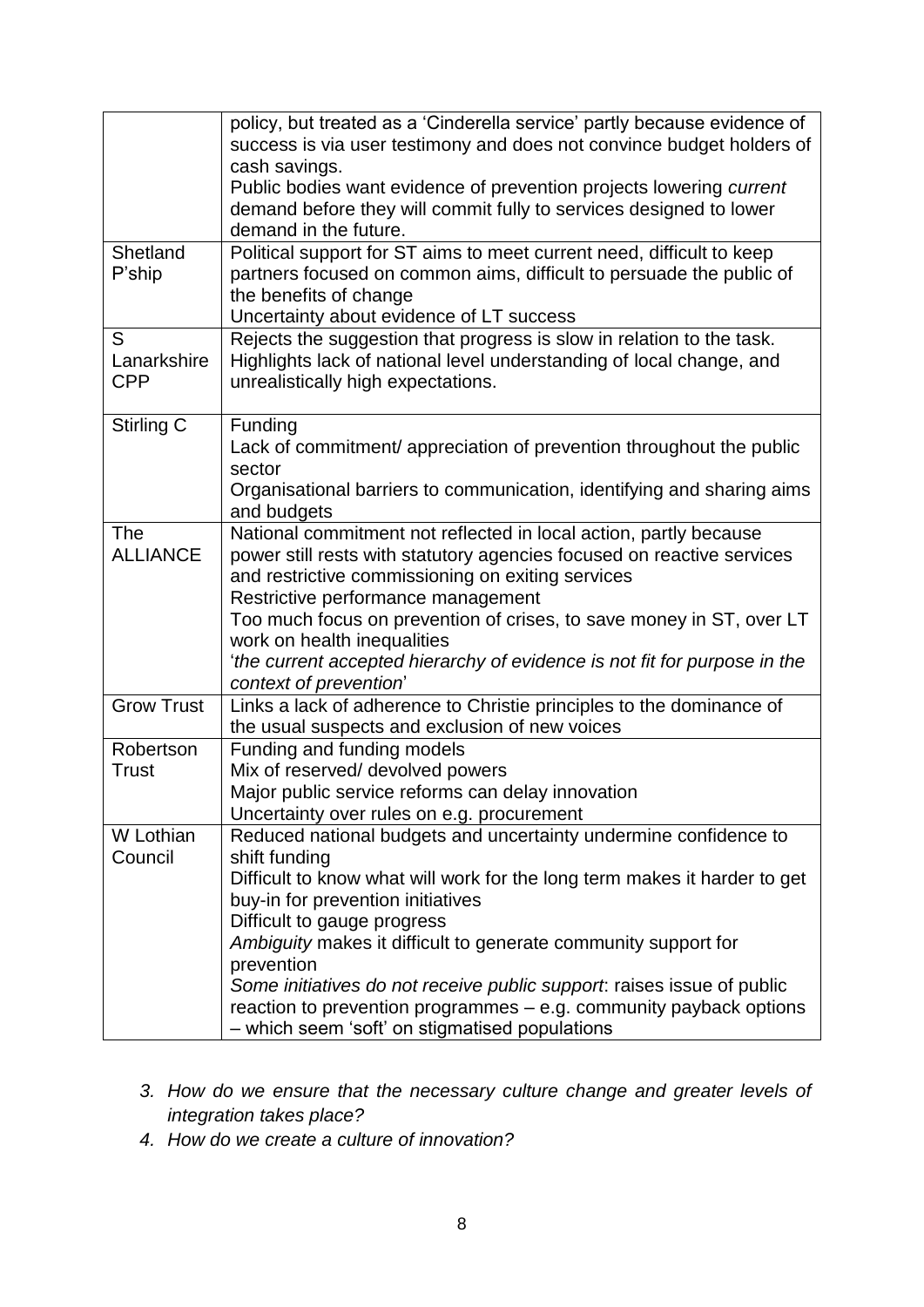Some general responses to questions 3 and 4 can be found in a range of respondents:

- Focus on leadership and workforce development.
- Reform the budget process (with tools such as Total Place, the Social Return on Investment (SROI) or Social Accounting (SA), or by extending the Integrated Care Fund).
- Challenge silos and the old way of doing things.
- Focus on person-centred, rather than service-centred, care.
- Focus as much on learning from best practice as innovating (producing new practices).
- Create an environment in which people are not punished for taking risks.

However, different organisations place different emphasis on these aims, highlighting continuous tensions between competing demands for local autonomy and central direction, as well as significant  $3<sup>rd</sup>$  sector frustration with their often peripheral role in public sector planning and delivery.

There is an interesting mix of perspectives, such as those calling for:

- 1. *Responses which seem to demand more Scottish Government action and centralisation*
- We need more Scottish Government direction, such as detailed guidance to accompany the Community Empowerment Act
- The Scottish Government should ring fence funding for prevention
- Embed partnership working in training and workforce development
- Require all public bodies to engage in a joint consultation/ engagement/ communications exercise to identify common aims and local needs
- Require a cross-agency Christie team in each local authority
- Embed the delivery plans of each organisation in the SOAs, and challenge local authority dominance within them
- Produce a 'long-term public sector reform blueprint with agreed outcomes and milestones for all agencies that are seen as targets that must be met'
- *2. Demands for more local public body action*
- Build local capacity and leadership (with a 'Collaborative leadership training programme')
- Encourage local risk and decisions taken at that level
- Encourage secondments between partners
- Challenge 'on the ground' scepticism (e.g. in medical staff) about the benefit of change
- *3. More 3rd sector involvement*
- *4. More community and service user involvement*
- Focus on person-centred care
- Experiment with participatory budgeting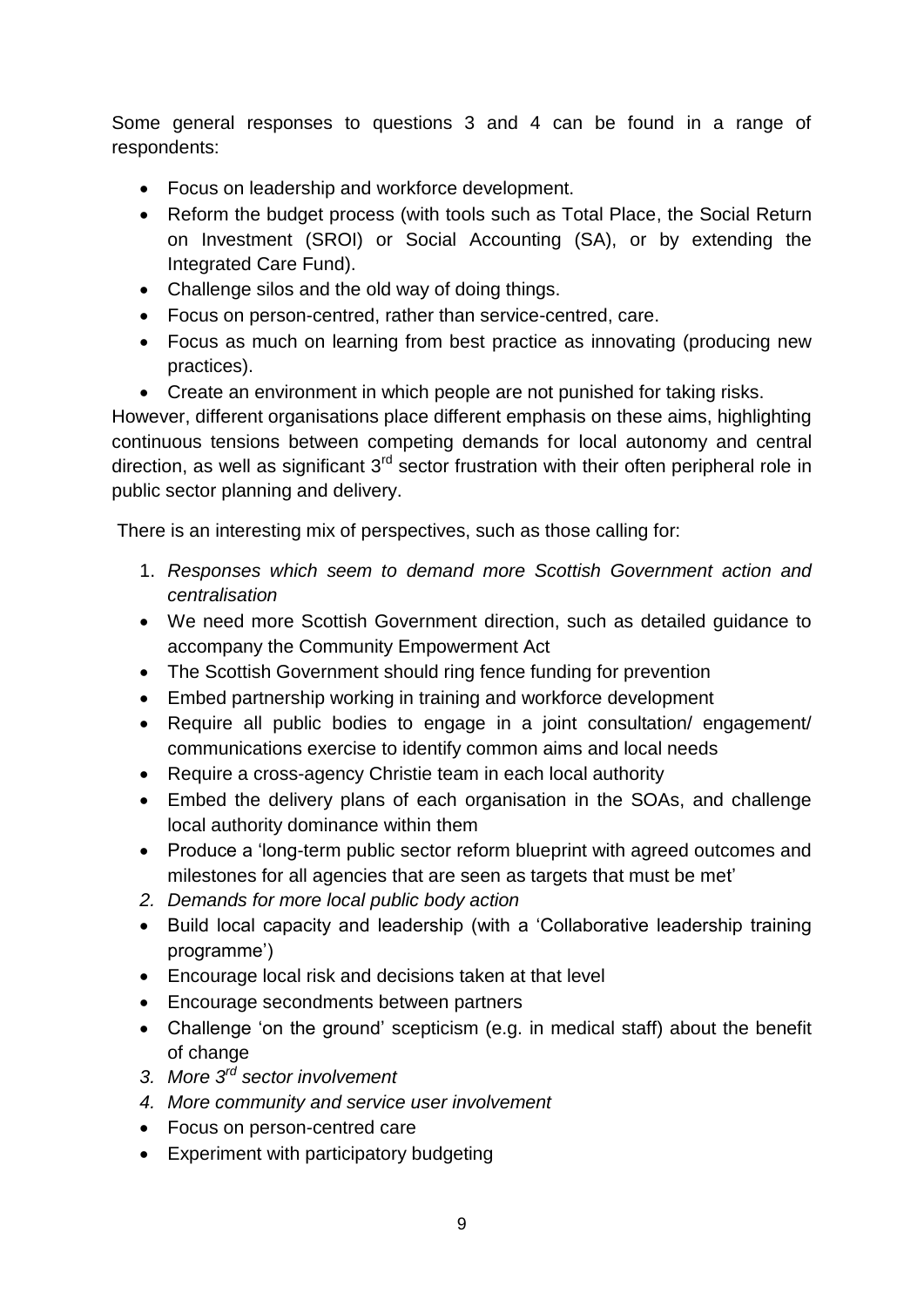Encourage participatory community engagement with no agenda, to provoke new ideas and reduce dominance of public bodies in discussion

In other words, it is easy to identify general solutions to slow progress, but not how they should be taken forward and by whom. It would be unrealistic to think that a broad commitment to prevention will translate into cultural change built on individual voluntary action to change practices. This is particularly true when no policymaker or stakeholder has a specific reason to act differently.

**Recommendation 4**. *When recommending progress in joint planning and action, clarify which bodies are responsible for each specific action. For example, should central government produce further statutory and budgetary reforms, or should specific local public bodies take the lead and be held accountable for change?*

| Responde<br>nt                                       | 3. Cultural change and integration?                                                                                                                                                                                                  | 4. Culture of innovation?                                                                                                                                                                                 |
|------------------------------------------------------|--------------------------------------------------------------------------------------------------------------------------------------------------------------------------------------------------------------------------------------|-----------------------------------------------------------------------------------------------------------------------------------------------------------------------------------------------------------|
| <b>Aberdeen</b><br>shire<br><b>Council</b>           | Case studies of success to learn from<br>CPP leadership<br><b>Collaboration between partners</b>                                                                                                                                     | More willingness to risk<br>failure<br>Databank of successes and<br>failures<br>Local autonomy                                                                                                            |
| Angus<br>Council                                     | More Scottish Government guidance<br><b>Community Empowerment Act</b>                                                                                                                                                                | Sharing best practice<br>across Scotland                                                                                                                                                                  |
| Apex<br>Scotland                                     | More forums to represent complete parts<br>of 3 <sup>rd</sup> sector, e.g.<br><b>Criminal Justice Voluntary Sector Forum</b><br>Ring-fenced funding<br>Commissioning reform<br>Challenge instinctual support of the public<br>sector | Co-production of service<br>needs, rather than local<br>authority controlled and<br>contracted                                                                                                            |
| Argyll &<br><b>Bute CPP</b>                          | Move beyond broad aims of prevention<br>and integration, to clear priorities and LT<br>investment in successful projects                                                                                                             | Encourage an environment<br>in which people feel they<br>can take risks without being<br>punished for failure<br>Improve community<br>relations and work towards<br>meaningful participatory<br>budgeting |
| CCPS,<br>CJVSF,<br><b>HSEU</b>                       | Service user engagement and services<br>focused on individuals<br>Workforce development<br>New funding models<br>Sharing evidence on 'what works'                                                                                    | Encourage partners to<br>share risk<br>Service user engagement                                                                                                                                            |
| Children<br>1 <sup>st</sup>                          | Tailor services to service users<br>Assets-based approaches                                                                                                                                                                          | Draw on 3 <sup>rd</sup> sector<br>experiences of innovation                                                                                                                                               |
| Children in<br>Scotland<br>(responds<br>to different | Define preventive spend, produce<br>unambiguous objectives, measure shift<br>of spending.<br>Agreements between public bodies                                                                                                        | Assess the LT impact of<br>prevention policies and<br>encourage the spread of<br>evidence-based                                                                                                           |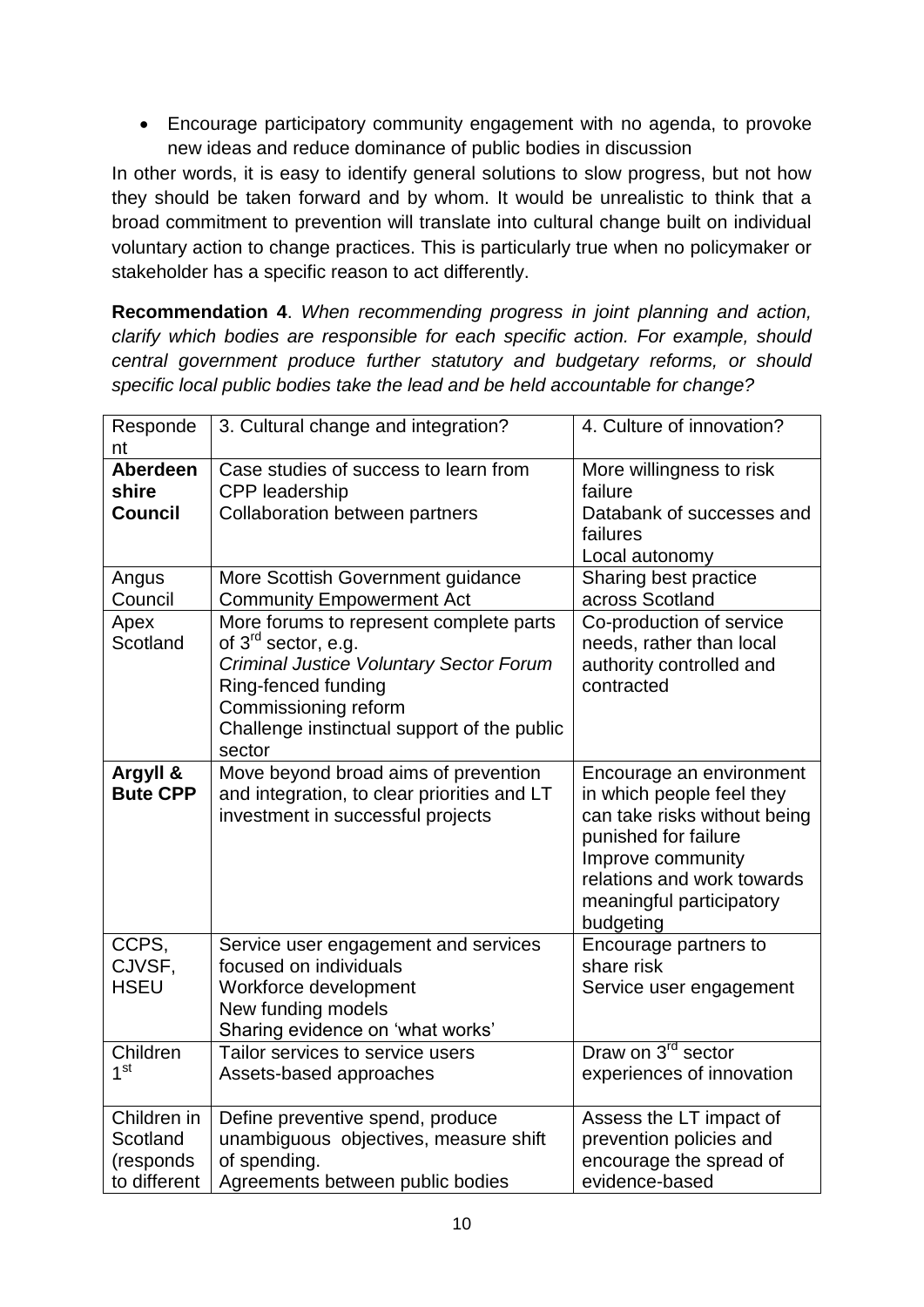| inquiry)                          | should be time limited and contain                                                                                                       | interventions                                    |
|-----------------------------------|------------------------------------------------------------------------------------------------------------------------------------------|--------------------------------------------------|
|                                   | milestones                                                                                                                               |                                                  |
|                                   | Workforce development                                                                                                                    |                                                  |
| Core                              | Use CS' mediation service                                                                                                                | $\overline{a}$                                   |
| <b>Solutions</b><br><b>Dundee</b> |                                                                                                                                          |                                                  |
| P'ship                            | Define prevention and early intervention, set strategic goals, identify the<br>benefits of new services, measure the shift to prevention |                                                  |
| <b>Falkirk C</b>                  | Place trust and invest in local leaders                                                                                                  | Build local capacity and                         |
|                                   | Resolve national/ local accountability by                                                                                                | leadership                                       |
|                                   | devolving powers more meaningfully                                                                                                       |                                                  |
|                                   | Create regional hubs and give specific                                                                                                   |                                                  |
|                                   | bodies responsibility for each aspect of                                                                                                 |                                                  |
|                                   | shared aims                                                                                                                              |                                                  |
|                                   | More national expertise and support                                                                                                      |                                                  |
| Glasgow                           | Joint budgets for specific programmes                                                                                                    |                                                  |
| <b>City C</b>                     | Experiment with participatory budgeting (combined with empowering<br>communities and service users)                                      |                                                  |
|                                   | Secondments between partners                                                                                                             |                                                  |
|                                   |                                                                                                                                          |                                                  |
| <b>ICAS</b>                       | Treat prevention like capital investment,                                                                                                | More emphasis on local                           |
|                                   | with borrowing (or higher revenue through                                                                                                | risk and decisions taken at                      |
|                                   | tax) based on a clear business plan and                                                                                                  | that level                                       |
|                                   | milestones. Examine co-investment on                                                                                                     |                                                  |
|                                   | private sector model (Co-investment bank<br>matches funding for fledgling initiatives).                                                  |                                                  |
|                                   | Leadership                                                                                                                               |                                                  |
|                                   |                                                                                                                                          |                                                  |
| Lloyds                            | Change societal attitudes                                                                                                                |                                                  |
| <b>TSB</b>                        | <b>Empower communities</b>                                                                                                               |                                                  |
| <b>Mentor</b>                     | Public and 3 <sup>rd</sup> sector collaboration                                                                                          | Draw more on the 3rd                             |
| Scotland                          | Better Scottish Government guidance                                                                                                      | sector                                           |
| Midlothian                        | Embed partnership working in training                                                                                                    | Collaborate with 3 <sup>rd</sup> and             |
|                                   | and workforce development                                                                                                                | private sector<br>Give more autonomy to          |
|                                   |                                                                                                                                          | front line workers                               |
|                                   |                                                                                                                                          | Provide LT stable funding                        |
|                                   |                                                                                                                                          | for innovative projects                          |
|                                   |                                                                                                                                          | Use improvement science                          |
| <b>NHS</b>                        | Invest in education and learning                                                                                                         | Give people the space,                           |
| Ayrshire                          |                                                                                                                                          | time, resources to innovate                      |
| <b>NHS</b>                        | Sustained cross party and organisational                                                                                                 | Celebrate success                                |
| <b>Forth</b>                      | support for shift                                                                                                                        | Integrate innovation in<br>culture and workforce |
|                                   |                                                                                                                                          | development                                      |
| <b>NHS</b>                        | Focus on person-centred care                                                                                                             | Asking staff to continuously                     |
| Lothian                           |                                                                                                                                          | ask themselves how they                          |
|                                   |                                                                                                                                          | can improve                                      |
|                                   |                                                                                                                                          | Inviting solutions from wide                     |
|                                   |                                                                                                                                          | range of sources                                 |
| NHS NSS                           | General discussion about the role of NSS in data linkage between                                                                         |                                                  |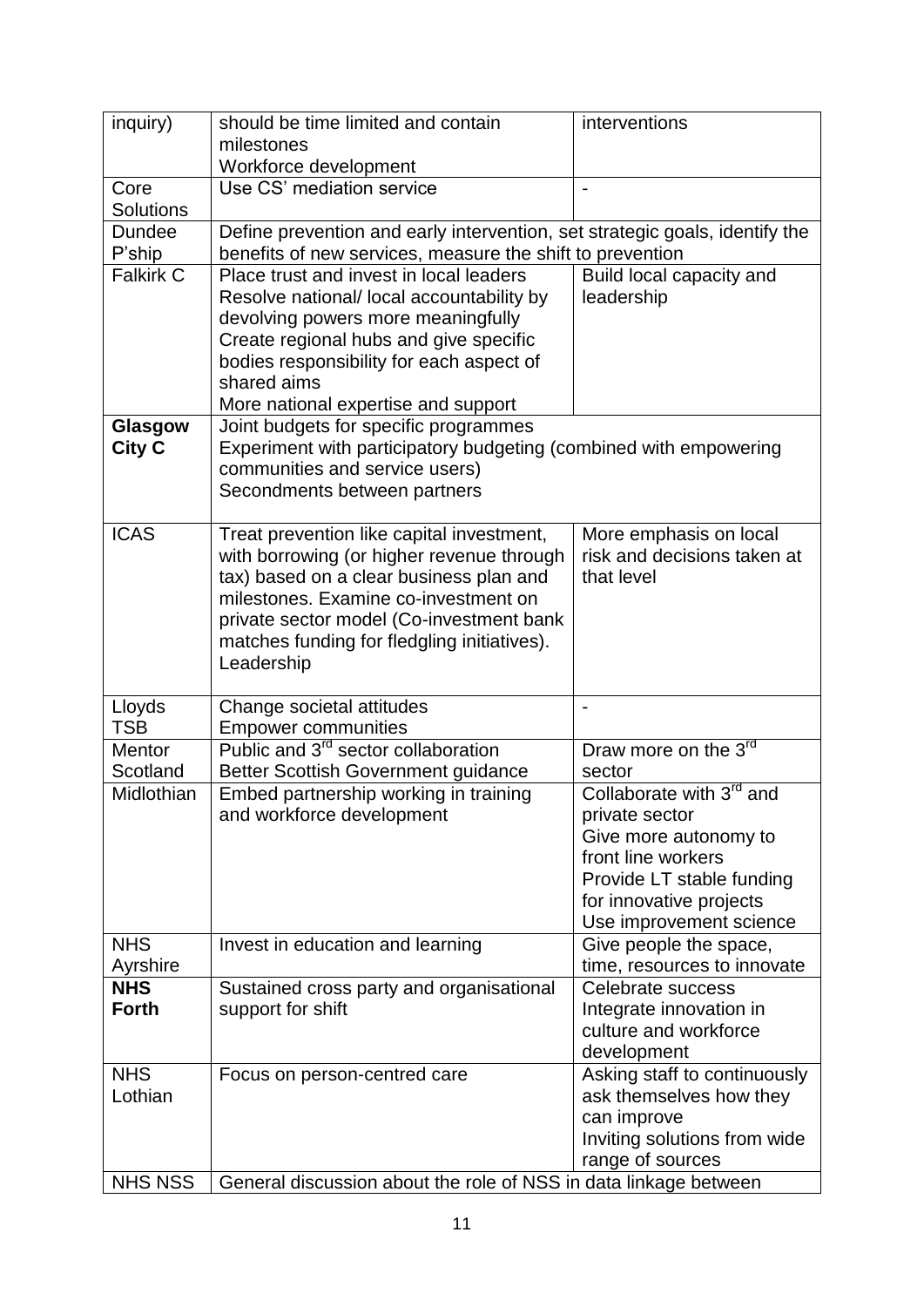|                 | organisations, partnerships, and workforce retention/ development          |                                       |  |  |
|-----------------|----------------------------------------------------------------------------|---------------------------------------|--|--|
| <b>North</b>    | Leadership                                                                 | Give permission/                      |  |  |
| Ayrshire C      | Agree local outcomes between key                                           | encourage people in the               |  |  |
|                 | partners (e.g. police and social work)                                     | public sector to be                   |  |  |
|                 |                                                                            | innovative                            |  |  |
| Orkney C        | Argues that the Scottish Government's                                      | Encourage new thinking                |  |  |
|                 | divisions of functions (and reporting                                      | from e.g. the $3rd$ sector            |  |  |
|                 | mechanisms) are the biggest obstacle to                                    |                                       |  |  |
|                 | joint working                                                              |                                       |  |  |
| Police          | Embedding delivery plans of each                                           | Culture of empowerment                |  |  |
| Scotland        | organisation in the SOAs                                                   | Total Place method to allow           |  |  |
|                 | Cross-agency Christie team in each LA                                      | public/ practitioners to              |  |  |
|                 | 'Collaborative leadership training                                         | identify services worthy of           |  |  |
|                 | programme'                                                                 | investment/ disinvestment             |  |  |
|                 | 'Long-term public sector reform blueprint                                  |                                       |  |  |
|                 | with agreed outcomes and milestones for                                    |                                       |  |  |
|                 | all agencies that are seen as targets that                                 |                                       |  |  |
|                 | must be met'                                                               |                                       |  |  |
| <b>RCN</b>      | Train a large workforce of health visitors to deliver prevention agenda.   |                                       |  |  |
|                 | Discusses 'Nursing at the Edge' campaign to address inequalities, and      |                                       |  |  |
|                 | focus on women offenders                                                   |                                       |  |  |
|                 | Discusses national primary out-of-hours review and work to develop         |                                       |  |  |
|                 | new models of care (geared at prevention and encouraging self-             |                                       |  |  |
|                 | managed support)                                                           |                                       |  |  |
|                 |                                                                            |                                       |  |  |
| Renfrewsh       | Strong, trusting relationships built on                                    | Bigger and longer term                |  |  |
|                 |                                                                            |                                       |  |  |
| ire C           | regular interaction, bilateral agreements                                  | Change Funds.                         |  |  |
|                 | between partners, and evidence on                                          | More procurement reforms              |  |  |
|                 | effectiveness.                                                             | to allow innovative                   |  |  |
|                 |                                                                            | partnerships with 3 <sup>rd</sup> and |  |  |
|                 |                                                                            | private sector.                       |  |  |
| Royal           | Highlights Scottish Government's "Prescription for Excellence. A Vision    |                                       |  |  |
| Pharm           | and Action Plan for the right pharmaceutical care through integrated       |                                       |  |  |
| Soc             | partnerships and innovation"                                               |                                       |  |  |
|                 | Develop a single person heath (and other) record shared by all relevant    |                                       |  |  |
|                 | bodies                                                                     |                                       |  |  |
| <b>Sctlands</b> | Strategic commissioning                                                    | Focus less on innovation              |  |  |
| Comm            | Learn from successful reforms with a shift                                 | and more on rewarding                 |  |  |
| Justice         | in approach – such as                                                      | evidence-based good                   |  |  |
| Auth            | Scottish Fire and Rescue, and                                              | results.                              |  |  |
|                 | permanent resource transfer of                                             |                                       |  |  |
|                 | £1.5 million per year from the Scottish                                    |                                       |  |  |
|                 | Prison Service to community justice                                        |                                       |  |  |
|                 | Build trust with service users and                                         |                                       |  |  |
|                 | between bodies, challenge public bodies                                    |                                       |  |  |
|                 | protecting their turf, reject quick fixes.                                 |                                       |  |  |
|                 | Co-production model in justice-based                                       |                                       |  |  |
| <b>SFHA</b>     | <b>Public Social Partnerships</b><br>Social Return on Investment (SROI) or | More stable funding for               |  |  |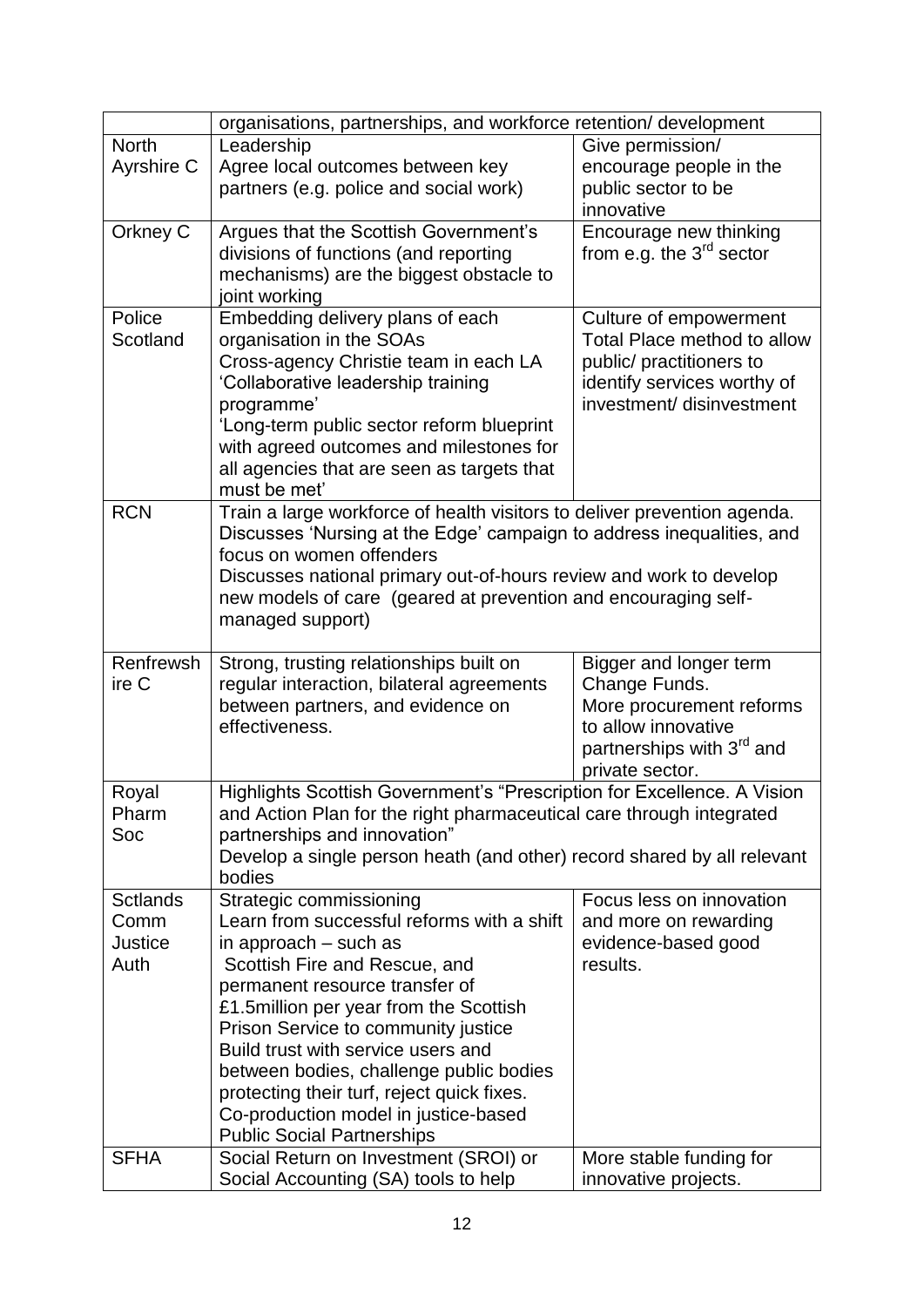|                                      | public bodies make better decisions<br>about spending.<br>Challenge 'on the ground' scepticism<br>(e.g. in medical staff) about the benefit of<br>change.<br>Greater involvement of often excluded<br>stakeholders in e.g. the 3 <sup>rd</sup> sector                                                                                                                                                                                                | Greater autonomy for<br>individuals to make local<br>decisions and take risks.<br>Gives e.g. of<br><b>River Clyde Homes</b>                          |
|--------------------------------------|------------------------------------------------------------------------------------------------------------------------------------------------------------------------------------------------------------------------------------------------------------------------------------------------------------------------------------------------------------------------------------------------------------------------------------------------------|------------------------------------------------------------------------------------------------------------------------------------------------------|
| Shetland<br>P'ship                   | Direct link between central government<br>prevention aims and funding/ statutory<br>duties                                                                                                                                                                                                                                                                                                                                                           | Encourage elected/<br>unelected people to share<br>ideas and be less risk<br>averse                                                                  |
| S<br>Lanarkshir<br>e CPP             | Generate more commitment via more<br>understanding, based on evidence on<br>what works.                                                                                                                                                                                                                                                                                                                                                              | Strong leadership<br>Reduced fear of risk taking<br>More information sharing                                                                         |
| Stirling C                           | Require all public bodies to engage in a joint consultation/engagement/<br>communications exercise to identify common aims and local needs<br>Focus on leadership and workforce development                                                                                                                                                                                                                                                          |                                                                                                                                                      |
| <b>Strath</b><br>P'ship<br>Transport | Cooperate to identify problems/ solutions such as (a) Mybus service to<br>connect people with communities and public services (a) Integrated<br>Transport Hub, as a single point of contact for health/ social care<br>service users needing transport (to address shrinking public transport<br>and need for e.g. ambulance use) (c) saving money by reforming<br>transport services for groups of service users (e.g. social work use of<br>taxis) |                                                                                                                                                      |
| <b>The</b><br><b>ALLIANCE</b>        | <b>Extend the Integrated Care Fund</b><br>Treat prevention as capital investment,<br>separate from maintaining services<br>Reform performance management<br>framework (NPF) and targets to place<br>greater emphasis on LT outcomes (which<br>are of equal status to HEAT targets)<br>Leadership, management, focus on<br>service users, etc.                                                                                                        | Better to develop an<br>environment in which<br>people can learn from each<br>other in a meaningful way.                                             |
| Grow<br><b>Trust</b>                 | Challenge 'producer dominance' and<br>follow through on the Scottish<br>Government commitment to a '3 <sup>rd</sup> sector<br>interface' to ensure that such bodies have<br>equal status in CPPs                                                                                                                                                                                                                                                     | Participatory community<br>engagement with no<br>agenda, to provoke new<br>ideas and reduce<br>dominance of public bodies<br>in discussion           |
| Robertson<br><b>Trust</b>            | Discusses a range of specific prevention projects that it funds or<br>receives joint funding for.                                                                                                                                                                                                                                                                                                                                                    |                                                                                                                                                      |
| W Lothian<br>Council                 | 'the Life Stages programme has already<br>changed the culture of service design and<br>delivery'<br><b>Community Empowerment (Scotland) Act</b><br>2015 is good but not backed by resources<br>to help partnership working                                                                                                                                                                                                                           | Good examples in the Early<br><b>Years Collaborative and</b><br>'Scottish Community<br>Development Centre's work<br>around community<br>development' |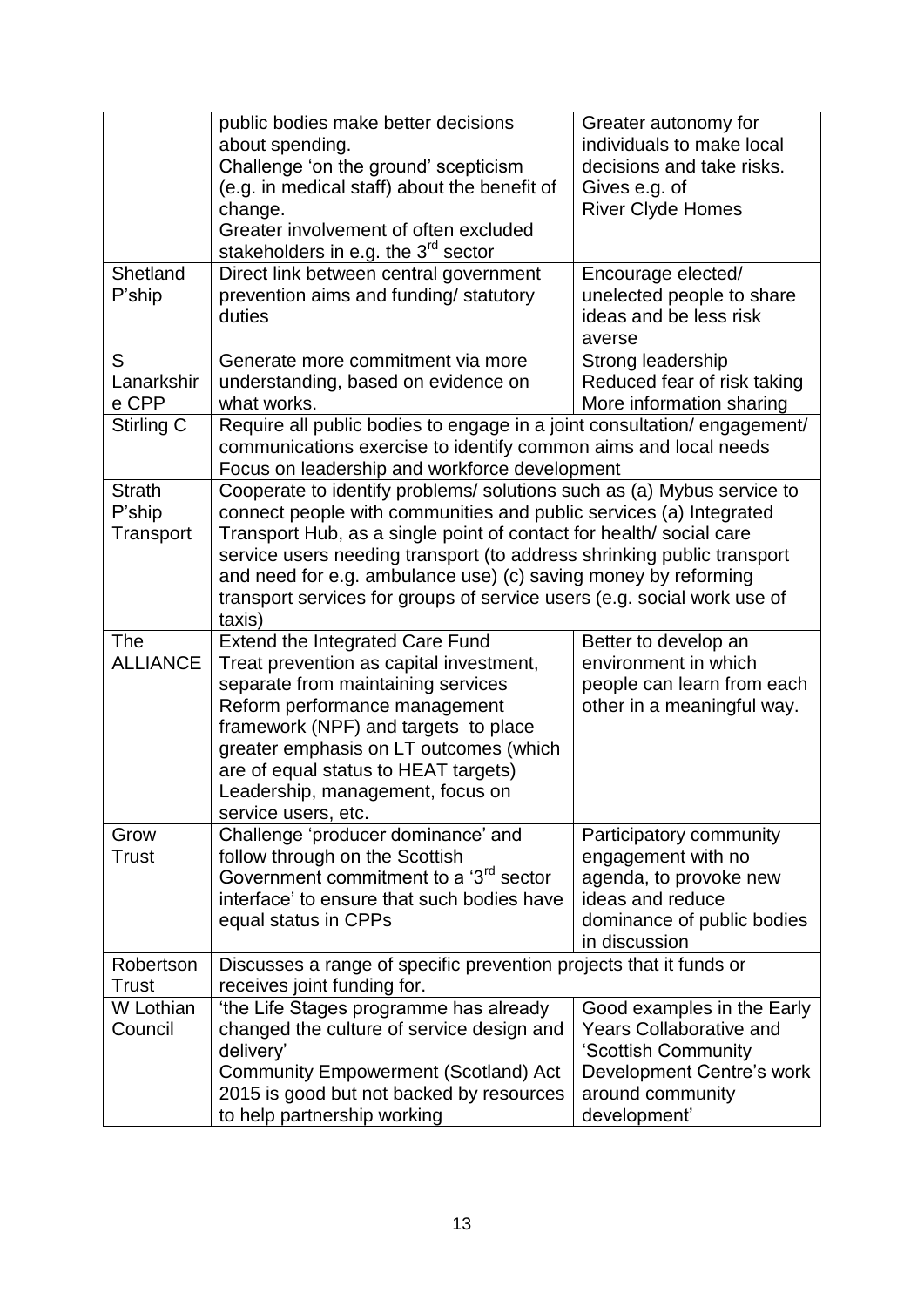*5. What opportunities does digital technology provide in reforming the delivery of public services towards prevention?* 

The most frequent responses related to the potential for: greater information sharing between delivery bodies; the online delivery of public services such as 'telehealthcare'; the use of social media and websites to provide information to service users; and, the use of IT to encourage community participation. There is osme uncertainty about the effect of such initiatives on inequalities: West Lothian Council has a working group to examine digital inclusion, while NHS Lothian suggests that using digital technology to help some people manage conditions (e.g. type 1 diabetes) frees up resources to help others face-to-face.

*6. How should community planning be developed to support service integration and the focus on prevention?* 

Responses to this question are relatively slim, partly because much of this issue is covered by Q3. Many respondents expresses some hope that the Community Empowerment (Scotland) Act 2015 can be used to reinforce the role of CPPs and encourage greater public participation (particularly if accompanied by more detailed Scottish Government guidance on its use).

7. *What lessons can we learn from other countries in delivering a preventative approach*?

Most responses suggest an in-principle willingness to learn, but without a detailed response outlining how they might learn. A small number of respondents highlight countries exhibiting good practice (although a high proportion point primarily to the Nordic countries' experience of equality as the biggest determinant of health/ education/ justice inequalities), and some identify projects from which they have learned (Apex, CCPS, CJVSF, HSEU, Mentor Scotland, Midlothian, NHS Lothian, NHS NSS, Orkney Council, Renfrewshire Council, SCJA, SFHA, Shetland P'ship, W Lothian Council). Many respondents list no international learning and/ or a desire to learn from local areas in Scotland first.

More importantly, it is difficult to know from the responses *how* these organisations learn, and *how effectively* they learn. For example, do they have a clear idea about how we generate evidence of a programme's success, how to translate its practices into local action, and the balance we should strike between importing the important elements of an international programme and adapting it to local circumstances? I discuss these issues further in [Using evidence to guide policy](https://paulcairney.files.wordpress.com/2015/09/cairney-2015-lgiu-using-evidence-for-policy.pdf) and [What can](https://paulcairney.files.wordpress.com/2015/09/cairney-2015-what-can-governments-learn-from-each-other-about-prevention-policy.pdf)  [governments learn from each other about prevention policy?](https://paulcairney.files.wordpress.com/2015/09/cairney-2015-what-can-governments-learn-from-each-other-about-prevention-policy.pdf).

**Recommendation 5**. *Encourage the Scottish Parliament, Scottish Government, and public bodies to identify clearer criteria regarding: (a) the evidence that a project is successful and worth learning from; (b) how to balance (and trade off) the need to import specific elements of an international programme and adapt it to local circumstances*.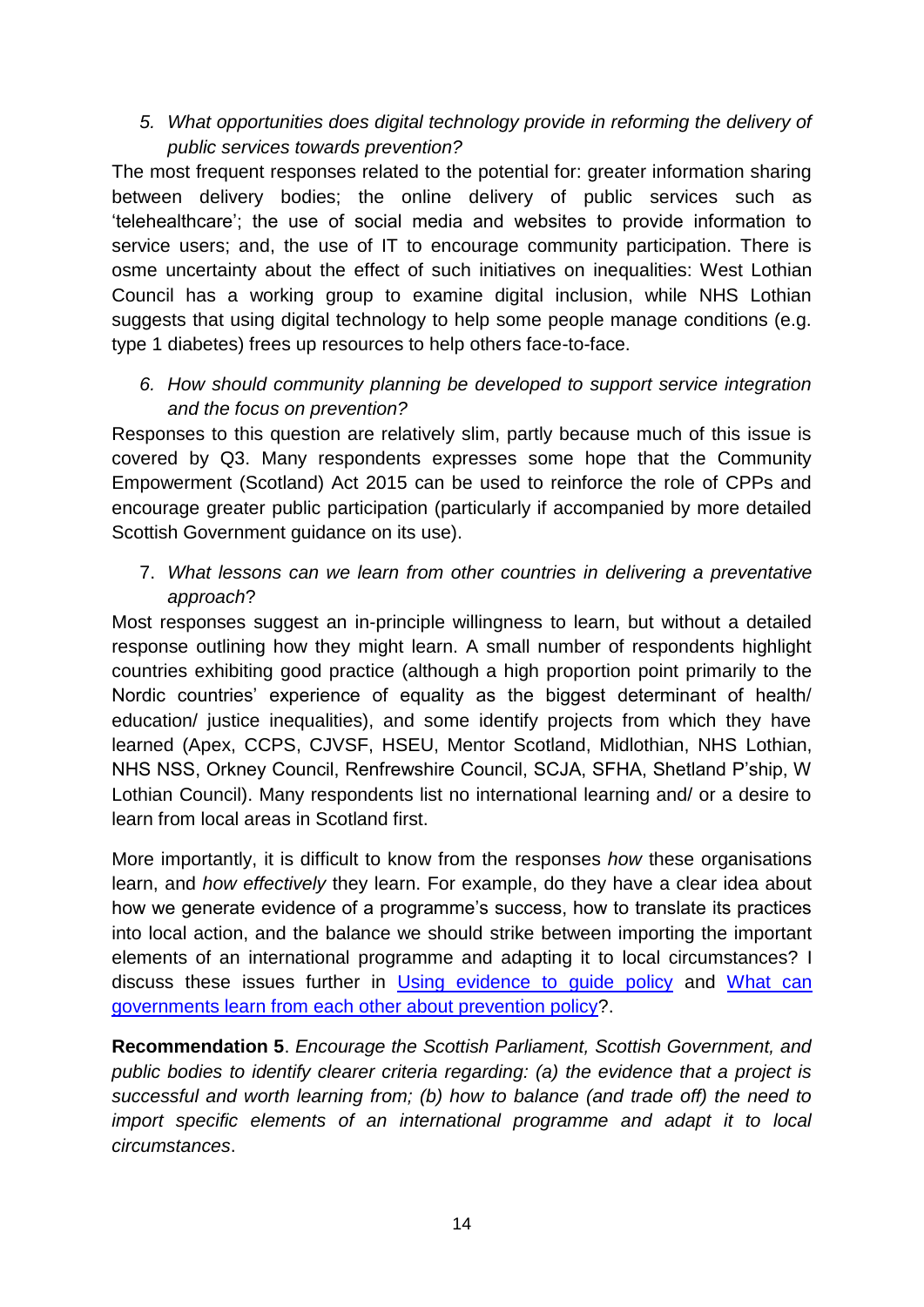## *8. What are the implications for the provision of public services if the decisive shift to prevention does not take place?*

The responses to this question are predictable, with a broad emphasis on reduced budgets, greater demand, and vulnerable people.

| Respondents                                     | 5. digital<br>technology?                                                                                                                                                    | 6. community<br>planning                                                                 | 7. other countries?                                                                                                                                                                                      | 8. what if no shift?                                                                                     |
|-------------------------------------------------|------------------------------------------------------------------------------------------------------------------------------------------------------------------------------|------------------------------------------------------------------------------------------|----------------------------------------------------------------------------------------------------------------------------------------------------------------------------------------------------------|----------------------------------------------------------------------------------------------------------|
| Aberdeenshire<br>Council                        | Info websites<br>Telehealthcare                                                                                                                                              | <b>CPPs should</b><br>hold partners<br>to account for<br>shared aims                     | Lists relevant<br>countries                                                                                                                                                                              | Less<br>for<br>money<br>prevention as we<br>spend<br>only<br>to<br>meet<br>statutory<br>responsibilities |
| Angus Council                                   | Telehealthcare                                                                                                                                                               | Community<br>Empowerment<br>Act provides<br>the framework                                | <b>Expresses</b><br>willingness to learn                                                                                                                                                                 | More pressure on<br>public purse                                                                         |
| <b>Apex Scotland</b><br>(reduce<br>reoffending) | Virtual prison<br>visits<br>Online job<br>interviews<br>before prison<br>release                                                                                             | Replace<br>current model<br>of interaction<br>between CPPs<br>and 3 <sup>rd</sup> sector | Learn from<br>Germany, Holland,<br>Denmark, Sweden:<br>how to better use 3rd<br>sector in<br>policymaking<br>Learn from US,<br>Norway, Sweden:<br>re-training and<br>education to prevent<br>reoffending | Inefficiency,<br>further<br>rationing,<br>$3^{\text{rd}}$<br>reduction<br>οf<br>sector role              |
| Argyll & Bute<br><b>CPP</b>                     | Identifies key<br>barriers to<br>community<br>engagement<br>(poor<br>broadband and<br>mobile<br>coverage) and<br>data sharing<br>(security and<br>incompatibility<br>issues) | Argues that it<br>has a good<br>CPP but won't<br>be sustained<br>by goodwill<br>alone    | Argues for a greater<br>focus<br>how<br>on<br><b>Scottish</b><br>existing<br>policies<br>mesh,<br>to<br>work to<br>encourage<br>coherence                                                                | Further<br>rationalisation,<br>exacerbating<br>inequalities                                              |
| <b>CRUK</b>                                     | and reduce health inequalities.                                                                                                                                              |                                                                                          | Does not answer the Qs directly. Instead, makes the case for a range of UK<br>and Scottish Government policy instruments to reduce unhealthy behaviour                                                   |                                                                                                          |
| Care and                                        | Does not answer the Qs directly. Instead, makes the case for its hospital                                                                                                    |                                                                                          |                                                                                                                                                                                                          |                                                                                                          |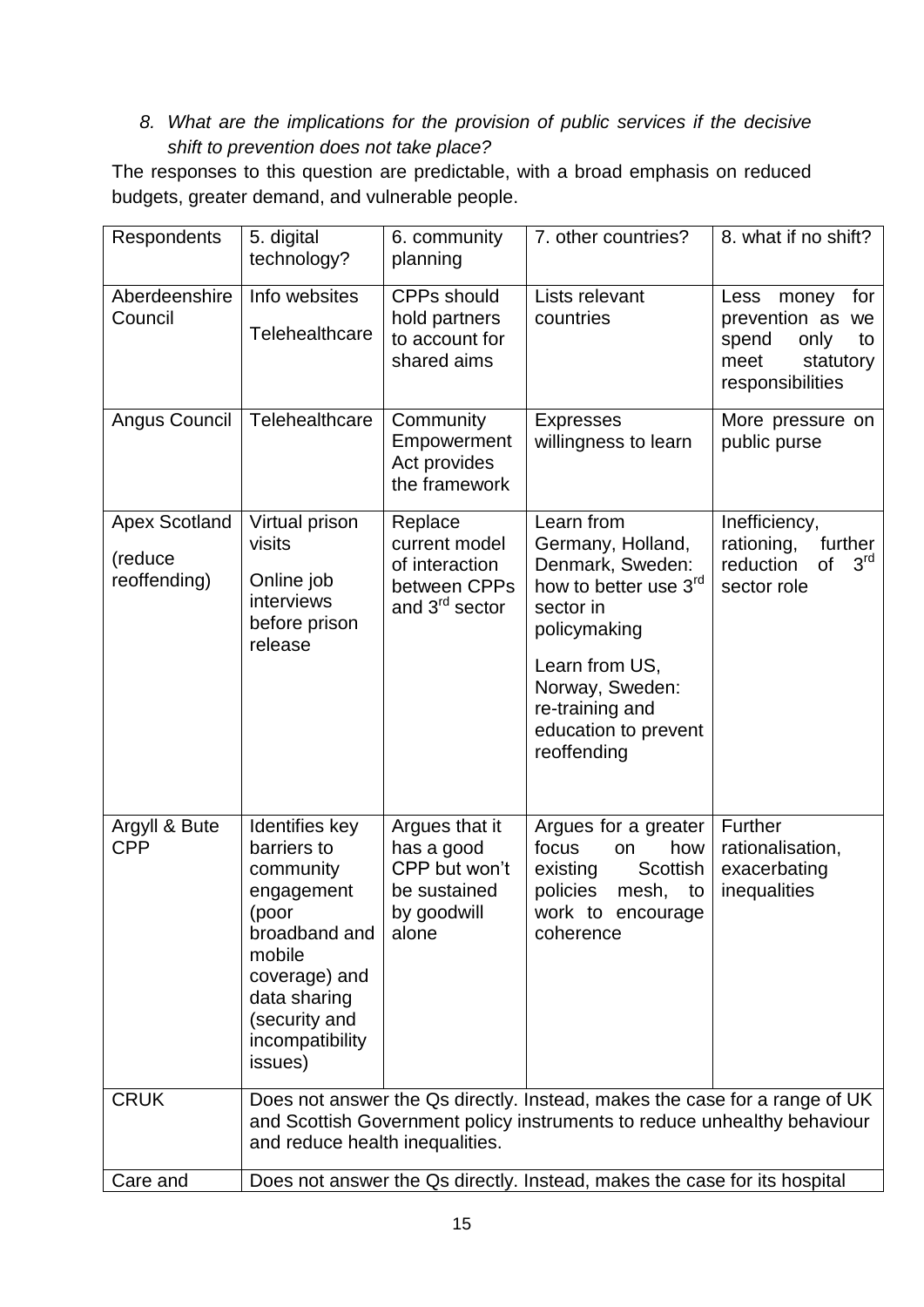| Repair Ed                | discharge service (produced in partnership with Edinburgh Council), which<br>could be used more often to address the prevention/ older people agenda. |                                                                                                                                                                                                                                                                     |                                                                                                                                                           |                                                                                                                          |
|--------------------------|-------------------------------------------------------------------------------------------------------------------------------------------------------|---------------------------------------------------------------------------------------------------------------------------------------------------------------------------------------------------------------------------------------------------------------------|-----------------------------------------------------------------------------------------------------------------------------------------------------------|--------------------------------------------------------------------------------------------------------------------------|
| CCPS,<br>CJVSF, HSEU     | Public info<br>Info sharing<br>between<br>agencies<br>Online<br>services                                                                              | Refers to its<br>discussion<br>paper on CPPs<br>as forums for<br>collective<br>decision<br>making<br>Better links of<br>CPPs and<br>Integration<br><b>Joint Boards</b><br>More specific<br><b>SOAs with</b><br>clear link<br>between<br>prevention and<br>budgeting | Refers to 3 specific<br>programmes in<br>Europe, Australia,<br>England<br>Equal focus on<br>learning from<br>existing projects in<br>Scottish local areas | Escalating<br>problems<br>Intergenerational<br>transfer of social<br>problems<br>Diminished role<br>for the $3rd$ sector |
| Children 1 <sup>st</sup> | $\overline{\phantom{a}}$                                                                                                                              | Local<br>authorities<br>should avoid<br>tokenistic<br>engagement<br>with<br>communities                                                                                                                                                                             | $\overline{\phantom{a}}$                                                                                                                                  | 'Firefighting'<br>in<br>social work                                                                                      |
| Children in<br>Scotland  | $\overline{a}$                                                                                                                                        |                                                                                                                                                                                                                                                                     |                                                                                                                                                           | Greater child<br>poverty and<br>demand for acute<br>services                                                             |
| Core<br><b>Solutions</b> | $\overline{\phantom{a}}$                                                                                                                              | $\blacksquare$                                                                                                                                                                                                                                                      |                                                                                                                                                           |                                                                                                                          |
| Dundee P'ship            | $\blacksquare$                                                                                                                                        |                                                                                                                                                                                                                                                                     |                                                                                                                                                           |                                                                                                                          |
| E Ayrshire<br><b>CPP</b> | Does not answers Qs directly, but provides a positive discussion of its<br>progress and list of its initiatives.                                      |                                                                                                                                                                                                                                                                     |                                                                                                                                                           |                                                                                                                          |
| <b>Falkirk C</b>         |                                                                                                                                                       | Develop a<br>shared<br>evidence base<br>on good<br>practice and<br>effective<br>interventions                                                                                                                                                                       | Focus on learning<br>across the 32 CPPs                                                                                                                   | Failure, reputation<br>risk                                                                                              |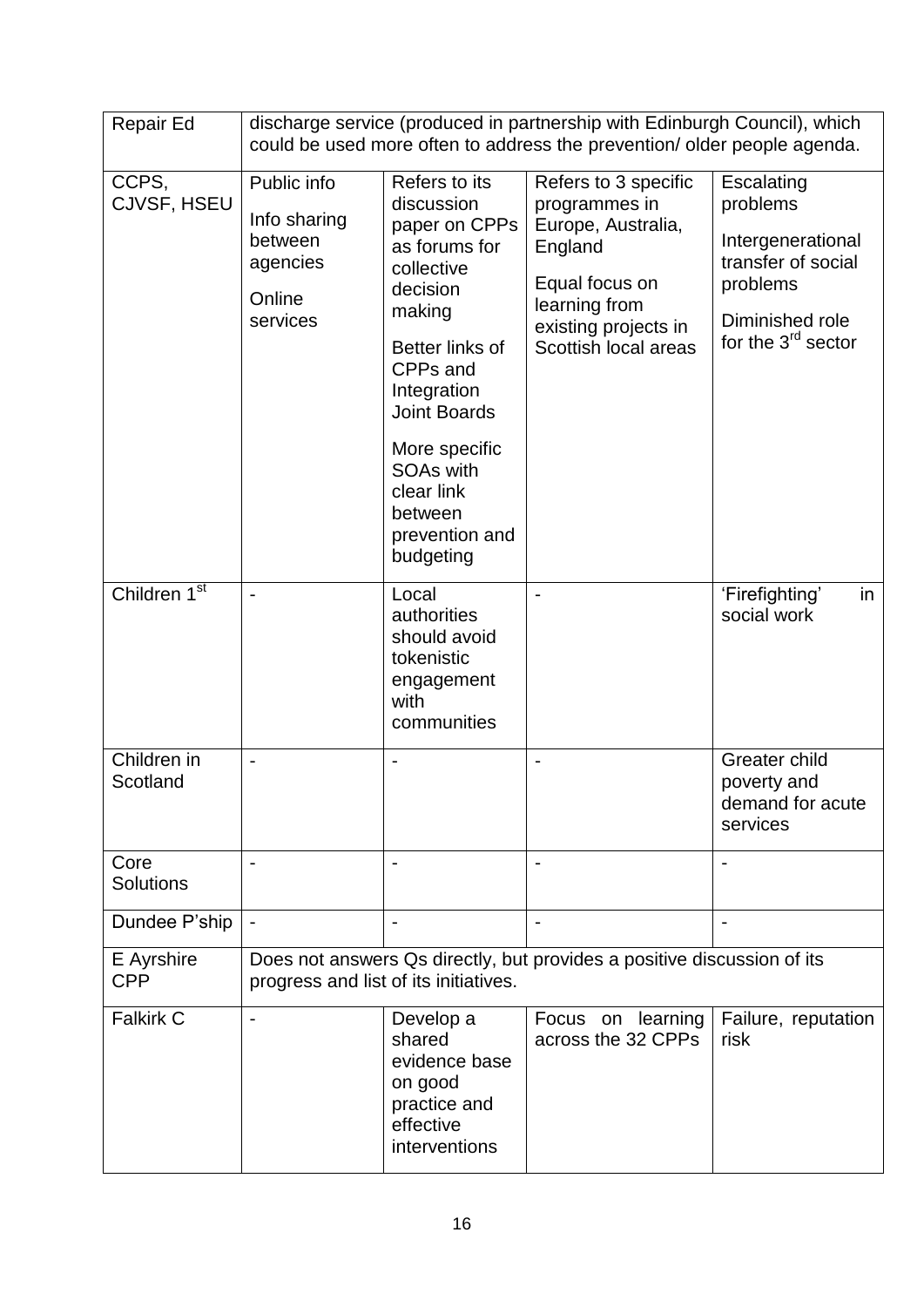| <b>Glasgow City</b><br>C | Data sharing<br>Community<br>involvement<br>(open data,<br>better<br>understanding<br>of services)                 | Community<br>Empowerment<br>Act is useful<br>Locality/<br>neighbourhood<br>planning<br>between all<br>partners |                                                                                                                                                 | Inability to deliver<br>services<br>Cost 'shunting'                                              |
|--------------------------|--------------------------------------------------------------------------------------------------------------------|----------------------------------------------------------------------------------------------------------------|-------------------------------------------------------------------------------------------------------------------------------------------------|--------------------------------------------------------------------------------------------------|
| <b>ICAS</b>              | $\overline{\phantom{0}}$                                                                                           | Leadership                                                                                                     |                                                                                                                                                 | Inability to meet<br>need,<br>e.g.<br>in<br>healthcare<br>with<br>ageing population              |
| Improvement<br>Service   | (see previous table)                                                                                               |                                                                                                                |                                                                                                                                                 |                                                                                                  |
| Lloyds TSB               | $\overline{a}$                                                                                                     | Engage more<br>with 3 <sup>rd</sup> sector<br>(which we fund<br>when they are<br>under<br>pressure)            |                                                                                                                                                 | Poor outcomes                                                                                    |
| <b>MHF</b>               | (see previous table)                                                                                               |                                                                                                                |                                                                                                                                                 |                                                                                                  |
| Mentor<br>Scotland       | $\overline{\phantom{0}}$                                                                                           | $\qquad \qquad \blacksquare$                                                                                   | <b>Highlights</b><br>programmes<br>already<br>imported<br>(e.g. Triple P) and<br>which show promise                                             | A<br>new<br>'trainspotting<br>generation'<br>with<br>high drug-related<br>hospital<br>admissions |
| Midlothian               | Sharing<br>information<br>Telehealthcare<br>Smartphone<br>apps to<br>arrange<br>services and<br>report<br>problems | Community<br>Empowerment<br>Act with strong<br>guidance                                                        | Draw on Social<br>Care Institute for<br><b>Excellence England</b><br>& Wales and UN<br>Department for<br>Economic & Social<br>Affairs resources | Closure and loss<br>of services                                                                  |
| <b>Nesta</b>             |                                                                                                                    | spending and to learn from evidence.                                                                           | Makes the case for proper evaluations of Scottish Government change fund                                                                        |                                                                                                  |
| <b>NHS Ayrshire</b>      | Limited<br>evidence of<br>effectiveness<br>and a need for                                                          | Joint<br>governance<br>and funding<br>frameworks to                                                            | Learn that more<br>equal societies have<br>fewer problems of<br>e.g. health                                                                     | More<br>failure<br>demand<br>and<br>firefighting                                                 |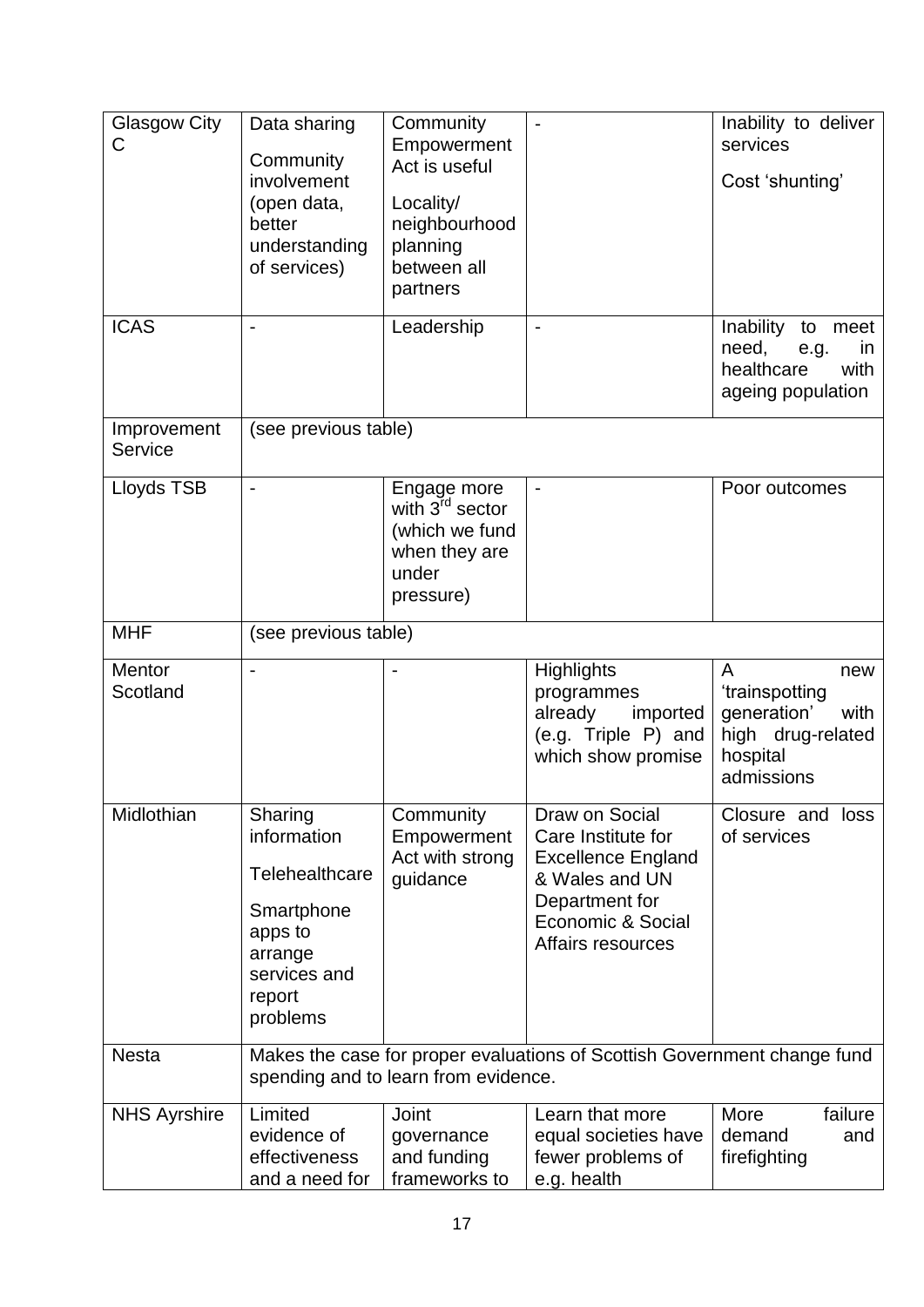|                     | health<br>inequalities<br>assessment of<br>such initiatives                                                                                                         | support<br>common goals                                                                                                              | inequalities                                                                                                                            |                                                               |
|---------------------|---------------------------------------------------------------------------------------------------------------------------------------------------------------------|--------------------------------------------------------------------------------------------------------------------------------------|-----------------------------------------------------------------------------------------------------------------------------------------|---------------------------------------------------------------|
| <b>NHS Forth</b>    | V limited<br>evidence on<br><b>success</b><br>compared to<br>face-to-face                                                                                           | Develop the<br>role of CPPs<br>as tools of<br>engagement,<br>over health<br>and social care<br>partnership/<br>integration<br>agenda | Learn that more<br>equal societies have<br>fewer problems of<br>e.g. health<br>inequalities                                             | Overwhelmed<br>services and<br>growing health<br>inequalities |
| <b>NHS Lothian</b>  | Using digital<br>technology to<br>help some<br>people<br>manage<br>conditions<br>(e.g. type 1)<br>diabetes) frees<br>up resources<br>to help others<br>face-to-face | Work together<br>to align<br>strategies                                                                                              | Describes joint<br>patient safety<br>programme with<br>Intermountain<br>Healthcare in Utah,<br>Salt Lake City, USA                      | <b>Discusses</b><br>the<br>need for gradual<br>change         |
| <b>NHS NSS</b>      | Automated<br><b>NSS</b><br>programme of<br>screening and<br>recall                                                                                                  |                                                                                                                                      | <b>Finnish KELLA</b><br>system, a<br>preventative system<br>in dentistry                                                                | Service cuts                                                  |
| North Ayrshire<br>С | <b>Digital</b><br>monitoring to<br>help people<br>stay in their<br>homes, not<br>care homes<br>Social media<br>for<br>communication<br>IT for learning/<br>training | Make sure that<br>partners report<br>progress to<br>CPPs in a<br>meaningful<br>way                                                   | Learn from<br>Scandinavian<br>countries that key<br>factor is wider<br>equality, with public<br>sector only able to<br>mitigate effects | Potentially<br>catastrophic                                   |
| Orkney C            | Apps for self-<br>help/ lifestyle<br>changes<br>Telehealthcare                                                                                                      | Community<br>Empowerment<br>(Scotland) Act<br>2015 now,                                                                              | 1. WHO 2013<br>"Policy Summary 6:<br>Promoting health,<br>preventing disease:<br>is there an                                            | <b>Discusses</b><br>unsustainability of<br>current model      |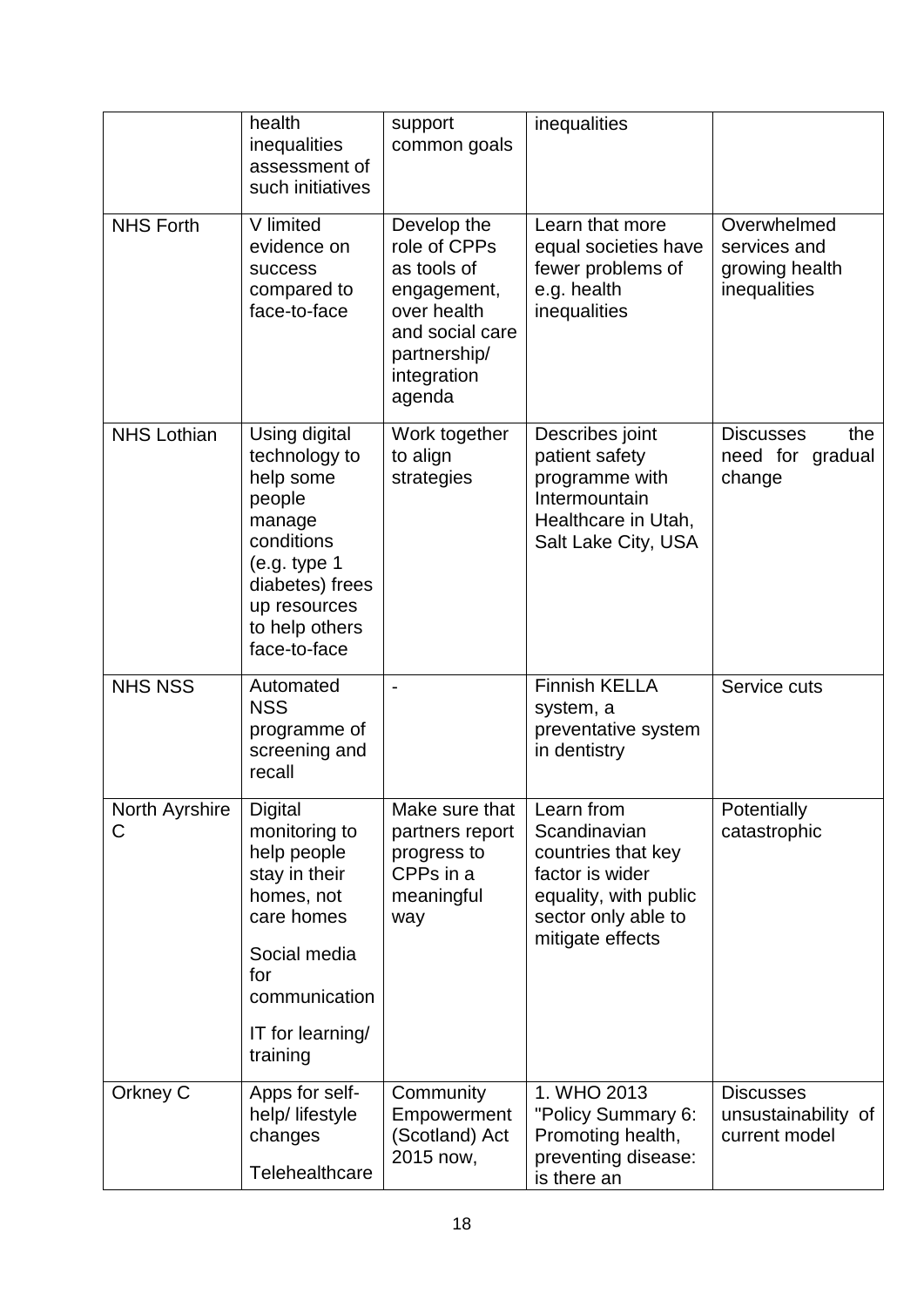|                      | (remote<br>screening and<br>triage)<br>Monitoring<br>health/<br>wellbeing in<br>peoples<br>homes<br>Social media<br>to engage with<br>service users   | <b>SPA</b> later                                                                                                                                                                                                 | economic case<br>2. LGiU "Briefing:<br>What can<br>governments learn<br>from each other<br>about 'prevention'<br>policy?" (by me!)                                                                                                                             |                                                                                                         |
|----------------------|-------------------------------------------------------------------------------------------------------------------------------------------------------|------------------------------------------------------------------------------------------------------------------------------------------------------------------------------------------------------------------|----------------------------------------------------------------------------------------------------------------------------------------------------------------------------------------------------------------------------------------------------------------|---------------------------------------------------------------------------------------------------------|
| Police<br>Scotland   | Allows better<br>information<br>sharing across<br>agencies<br>Social media<br>presence with<br>the public                                             | Put prevention<br>at the heart of<br>CPPs/SOAs<br>and make sure<br>that the local<br>outcomes<br>focus in SOAs<br>is not<br>undermined by<br>national<br>performance<br>targets for<br>each individual<br>agency | <b>Mentions Professor</b><br>Gloria Laycock from<br>UCL. The Police<br><b>Scotland National</b><br><b>Safer Communities</b><br>Department is<br>examining the<br>relevance of<br>successful focus -<br>in New Zealand -<br>on focusing on<br>preventing crime. | <b>Discusses</b><br>predictions<br>of<br>Christie<br>commission about<br>exacerbating<br>failure demand |
| <b>Princes Trust</b> | $\overline{\phantom{0}}$                                                                                                                              |                                                                                                                                                                                                                  |                                                                                                                                                                                                                                                                | Inequalities<br>and<br>underachievement                                                                 |
| <b>RCN</b>           | Potential for<br>services to<br>support older<br>people in their<br>own homes in<br>'isolated<br>communities'                                         | Leadership<br>and workforce<br>development in<br>nursing.                                                                                                                                                        | Focus<br>more<br>on<br>good practice in outstrip supply<br>Scotland.                                                                                                                                                                                           | Demand<br>will                                                                                          |
| Renfrewshire<br>C    | <b>Discusses</b><br>efforts to<br>spread access<br>to digital tech<br>across<br>population.<br>Data analytics<br>to identify<br>vulnerable<br>people. | Evidence<br>based strategic<br>commissioning<br>(discusses e.g.<br>its children's<br>programme)<br>Area based<br>planning<br><b>Strategic</b><br>bilateral                                                       | Learned from US/<br>Australia on<br>evidence based<br>early years (PAC -<br>possibly FNP and<br>Triple P)<br>We learn from<br>Norway about effect<br>of equalities on e.g.<br>health and                                                                       | Retrenchment<br>towards<br>core<br>statutory services.                                                  |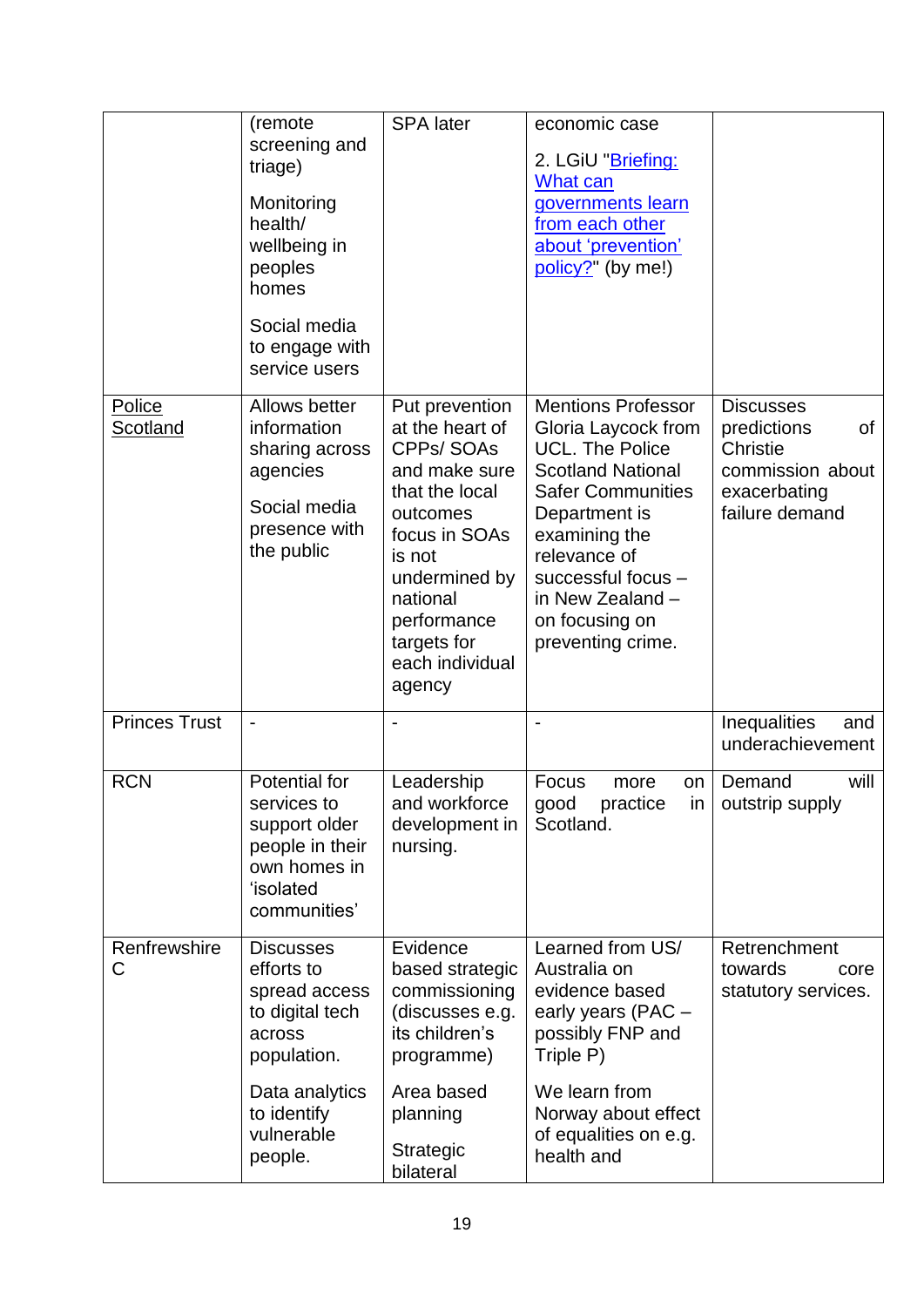|                                  |                                                                                                    | partnerships<br>between key<br>bodies                                                                                                                                        | education                                                                                                                                                                                                                                       |                                                               |
|----------------------------------|----------------------------------------------------------------------------------------------------|------------------------------------------------------------------------------------------------------------------------------------------------------------------------------|-------------------------------------------------------------------------------------------------------------------------------------------------------------------------------------------------------------------------------------------------|---------------------------------------------------------------|
| <b>Robert Hunter</b>             | $\overline{\phantom{a}}$                                                                           |                                                                                                                                                                              |                                                                                                                                                                                                                                                 |                                                               |
| Royal Pharm<br>Soc               | $\blacksquare$                                                                                     | Ensure<br>adequate<br>representation<br>of the<br>pharmaceutical<br>profession                                                                                               | $\overline{\phantom{a}}$                                                                                                                                                                                                                        | $\overline{\phantom{0}}$                                      |
| Scotland<br>Comm Justice<br>Auth | Improve<br>information<br>sharing<br>between public<br>bodies                                      | Focus more on<br>specific<br>initiatives than<br>service<br>redesign and<br>integration<br>Notes a need<br>to focus on<br>prevention at<br>all ages/<br>stages of<br>justice | Individual examples<br>- e.g. US 'problem<br>solving court' - but<br>'We are unaware of<br>convincing body<br>а<br>evidence<br>from<br><b>of</b><br>other countries on a<br>shift<br>decisive<br>to<br>prevention<br>across<br>public services' | of<br>Huge<br>cost<br>reoffending                             |
| <b>SFHA</b>                      | Joining up<br>services<br>Skype/<br>Facetime for<br>face-to-face<br>meetings with<br>service users | <b>Highlights</b><br>early days of<br>Community<br>Empowerment<br>(Scotland) Act<br>2015                                                                                     | <b>Mentions</b><br>Canada<br>treating<br>Οf<br>e.g.<br>homes like cars                                                                                                                                                                          | Higher<br>costs,<br>poorer service                            |
| Shetland<br>P'ship               | <b>Telehealth</b><br>Online exams                                                                  | Single budget<br>for CPPs to<br>combine all<br>local finance<br>and outcomes<br>Democratic<br>reform via<br>Community<br>Empowerment<br>Act                                  | 'There are many<br>examples of good<br>practice, a selection<br>being:<br>$\Box$ Sweden – sharing<br>homes.<br>$\Box$ Holland,<br>Scandinavia-<br>higher taxes.<br>$\Box$ Spain – outdoor<br>gyms.                                              | Dangerous<br>and<br>divided<br>society,<br>greater inequality |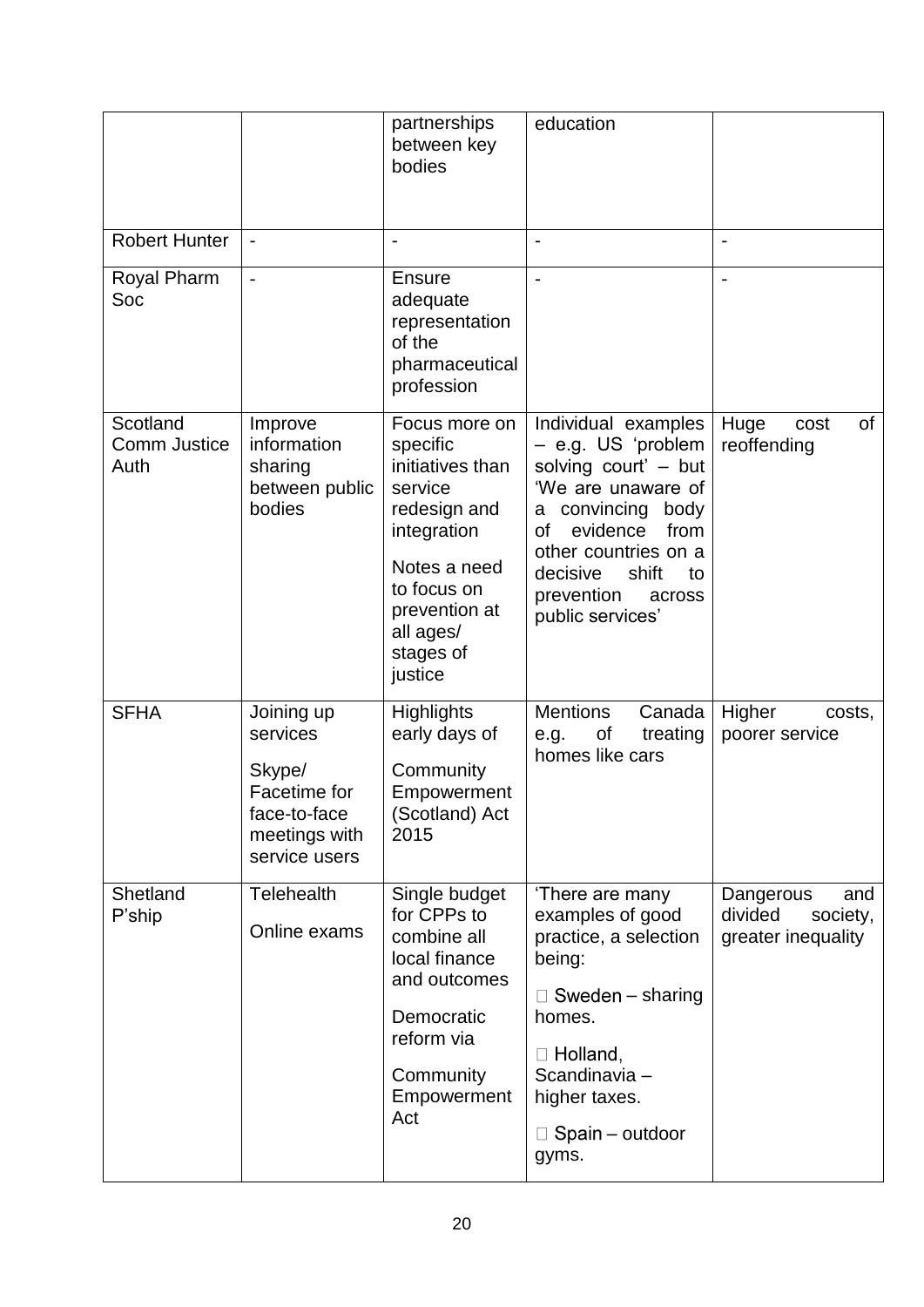|                             |                                                                                         |                                                                                                                                                                                                                                                                       | □ Canada -<br>telecommunications.<br>$\Box$ Quebec -<br>approach regarding<br>alcohol.<br>$\Box$ Germany –<br>guaranteed<br>employment for<br>Modern<br>Apprentices.<br>□ Alaskan<br>healthcare.<br>$\Box$ Germany &<br>Sweden - rent<br>controls.' |                                                   |
|-----------------------------|-----------------------------------------------------------------------------------------|-----------------------------------------------------------------------------------------------------------------------------------------------------------------------------------------------------------------------------------------------------------------------|-----------------------------------------------------------------------------------------------------------------------------------------------------------------------------------------------------------------------------------------------------|---------------------------------------------------|
| S Lanarkshire<br><b>CPP</b> | Public<br>engagement                                                                    | Generate more<br>research/<br>evidence<br>Generate more<br>awareness of<br>the meaning<br>and types of<br>prevention<br>Use more<br>Strategic<br><b>Needs</b><br>Assessments<br>Need guidance<br>to further the<br>Community<br>Empowerment<br>(Scotland) Act<br>2015 | $\overline{\phantom{a}}$                                                                                                                                                                                                                            | Greater pressure<br>on budgets<br>and<br>services |
| Stirling C                  | Sharing<br>information<br>between public<br>bodies<br>Use<br>communication<br>to reduce | 'Evidence<br>based<br>collaborative<br>intervention'<br>and initiatives<br>such as pooled<br>budgets to                                                                                                                                                               | $\overline{\phantom{a}}$                                                                                                                                                                                                                            | Less money, poor<br>resource<br>allocation        |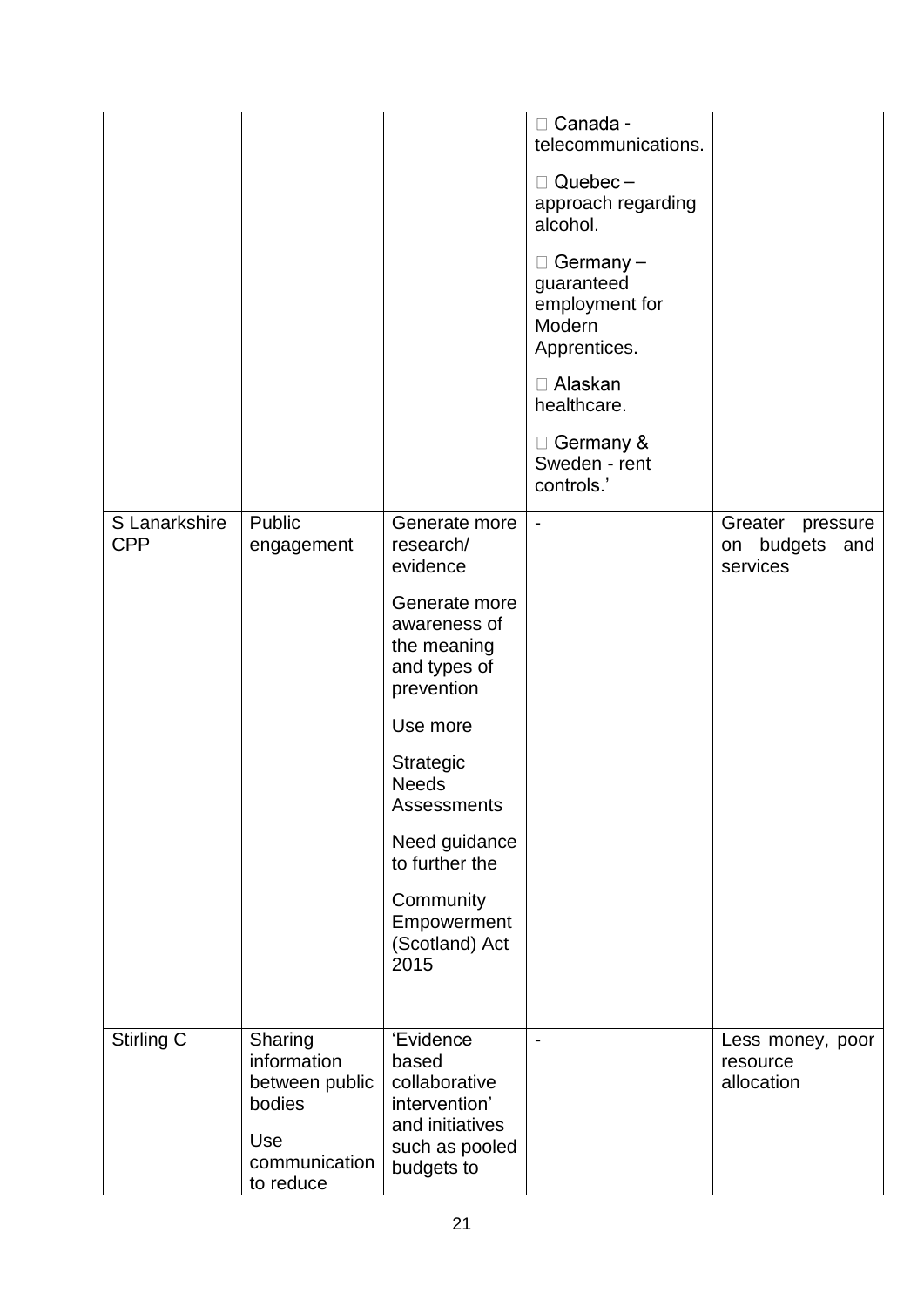|                            | social<br>isolation/<br><b>loneliness</b><br>Increase<br>awareness of/<br>access to<br>services                                                                                    | foster joint<br>action                                                                                                                                                                  |                                                                                                                                                                          |                                                                                                                                                            |
|----------------------------|------------------------------------------------------------------------------------------------------------------------------------------------------------------------------------|-----------------------------------------------------------------------------------------------------------------------------------------------------------------------------------------|--------------------------------------------------------------------------------------------------------------------------------------------------------------------------|------------------------------------------------------------------------------------------------------------------------------------------------------------|
| Strath P'ship<br>Transport |                                                                                                                                                                                    |                                                                                                                                                                                         |                                                                                                                                                                          |                                                                                                                                                            |
| The Alliance               | Potential to<br>give service<br>users greater<br>control over<br>their own<br>healthcare<br>(e.g. by<br>spotting<br>recording<br>$mistakes$ ) –<br>e.g. $My$<br>Diabetes My<br>Way | Need cultural<br>change to<br>produce<br>shared sense<br>of ownership<br>between<br>delivery<br>partners.                                                                               | $\blacksquare$                                                                                                                                                           | Unsustainable<br>services,<br>exacerbated<br>by<br>major<br>demographic<br>shifts<br>(rise<br>in<br>people living with<br>major<br>chronic<br>conditions). |
| <b>Grow Trust</b>          |                                                                                                                                                                                    | <b>Return to</b><br>Christie<br>principles and<br>encourage<br>meaningful<br>community<br>engagement in<br><b>CPPS</b>                                                                  |                                                                                                                                                                          |                                                                                                                                                            |
| Robertson<br><b>Trust</b>  | $\overline{\phantom{a}}$                                                                                                                                                           |                                                                                                                                                                                         |                                                                                                                                                                          | $\overline{\phantom{a}}$                                                                                                                                   |
| W Lothian<br>Council       | Already<br>happening,<br>with focus on<br>how low<br>income<br>families can<br>access internet<br>services. WLC<br>has a Digital<br>Inclusion<br><b>Working Group</b>              | Community<br>Empowerment<br>(Scotland) Act<br>2015 is good<br>but not backed<br>by resources<br>to help<br>partnership<br>working<br>Describes its<br>well-<br>recognised<br>and mature | Nordic countries:<br>prison service<br>looking at<br>alternative modes of<br>community justice;<br>others at early<br>childhood education<br>and pre-school<br>provision | Strain on services,<br>putting vulnerable<br>people at risk                                                                                                |